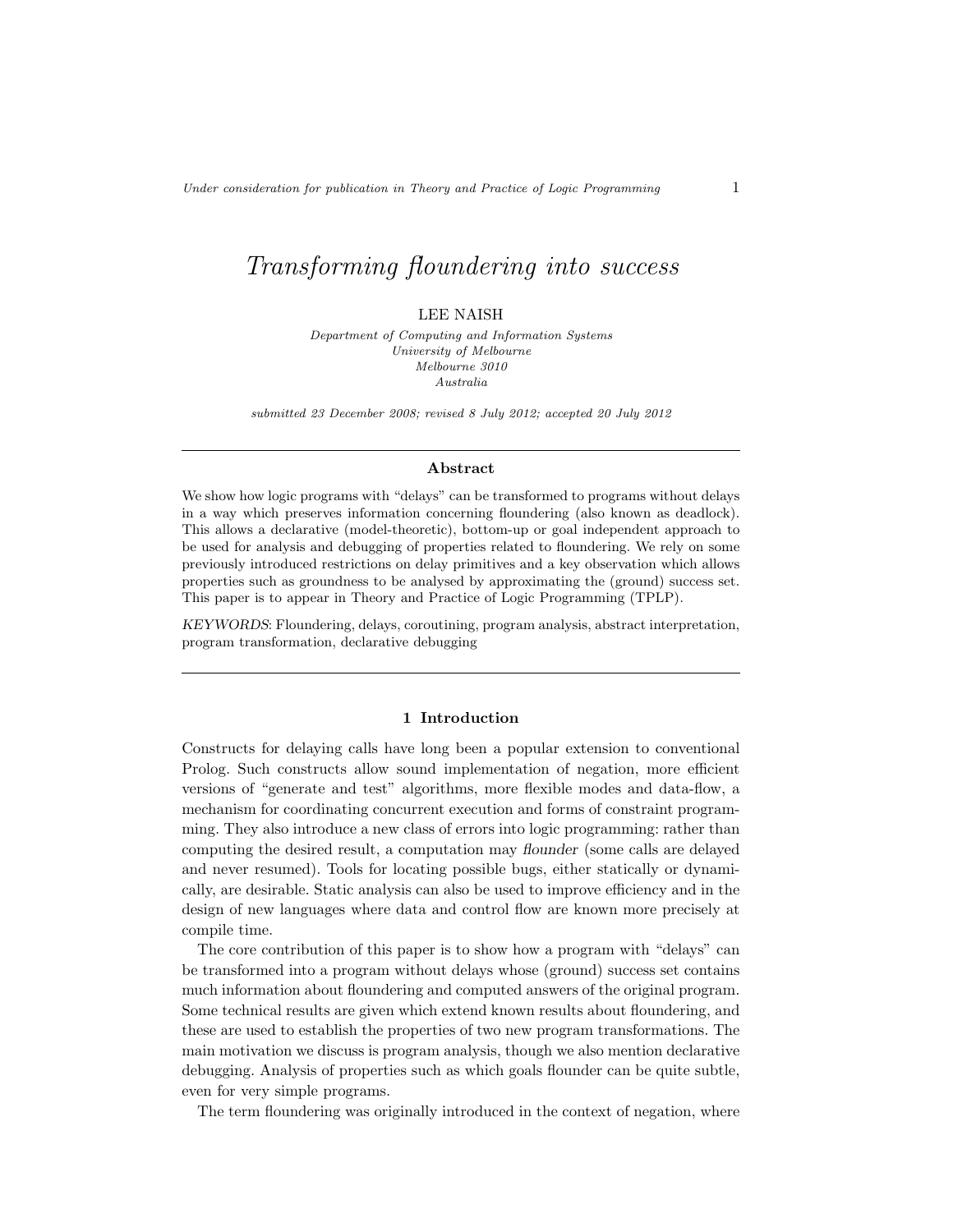negated calls delay until they are ground, and sometimes they never become ground. In this paper we don't directly deal with negation but our approach can equally be used for analysing this form of delaying of negated calls. Subcomputations are also delayed in some other forms of resolution, for example, those which use tabling. For these computational models delaying is more determined by the overall structure of the computation (for example, recursion) rather than the instantiation state of variables in the call, and it is doubtful our methods could be adapted easily.

This paper is structured as follows. In section 2 delay declarations are described and the procedural semantics of Prolog with delays is discussed informally. In section 3 we give some sample programs which use delays. In section 4 we discuss in more detail some properties of delaying code which, ideally, we would like to be able to analyse. In section 5 we briefly discuss an observation concerning computed answers which is important to our approach. In section 6 we review a theoretical model of Prolog with delays and extend some previous results concerning floundering. In section 7 we give a program transformation that converts floundering into success. In section 8 a more precise characterisation of floundering is provided, along with a second transformation. In section 9 we briefly discuss declarative debugging of floundering and a related model-theoretic semantics. In section 10 we discuss some related work and we conclude in section 11.

## 2 Delay declarations and their procedural meaning

Dozens of different control annotations have been proposed for logic programming languages. In the programs in this paper we use "delay" declarations of the form :- delay A if C where A is an atom  $p(V_1, V_2, \ldots, V_N)$ , the  $V_i$  are distinct variables,  $p/N$  is a predicate and C is a condition consisting of  $var/1$ , nonground/1 (with arguments the  $V_i$ ), "," and ";". Procedurally, a call  $p(V_1, V_2, \ldots, V_N)$  delays if C holds (with the conventional meaning of var and nonground).

The procedural semantics of Prolog with delays is typically difficult to describe precisely and, to our knowledge, is not done in any manuals for the various Prolog systems which support delays. Here we describe the procedural semantics of NU-Prolog, and where the imprecision lies; other systems we know of are very similar. By default, goals are executed left to right, as in standard Prolog. If the leftmost sub-goal delays (due to some delay annotation in the program), the next leftmost is tried. Thus the leftmost non-delaying subgoal is selected. Complexities arise when delayed goals become further instantiated and may be resumed. When a delayed goal becomes instantiated enough to be called (due to unification of another call with the head of a clause), the precise timing of when is it resumed can be difficult to predict. With a single call to resume, it is done immediately after the head unification is completed<sup>1</sup>. With multiple calls to resume, they are normally resumed in the order in which they were first delayed. It is as if they are inserted at the start of the current goal in this order. However, this is not always the case.

<sup>&</sup>lt;sup>1</sup> In some systems it may occur after the head unification plus calls to certain built-in predicates at the start of the matching clause.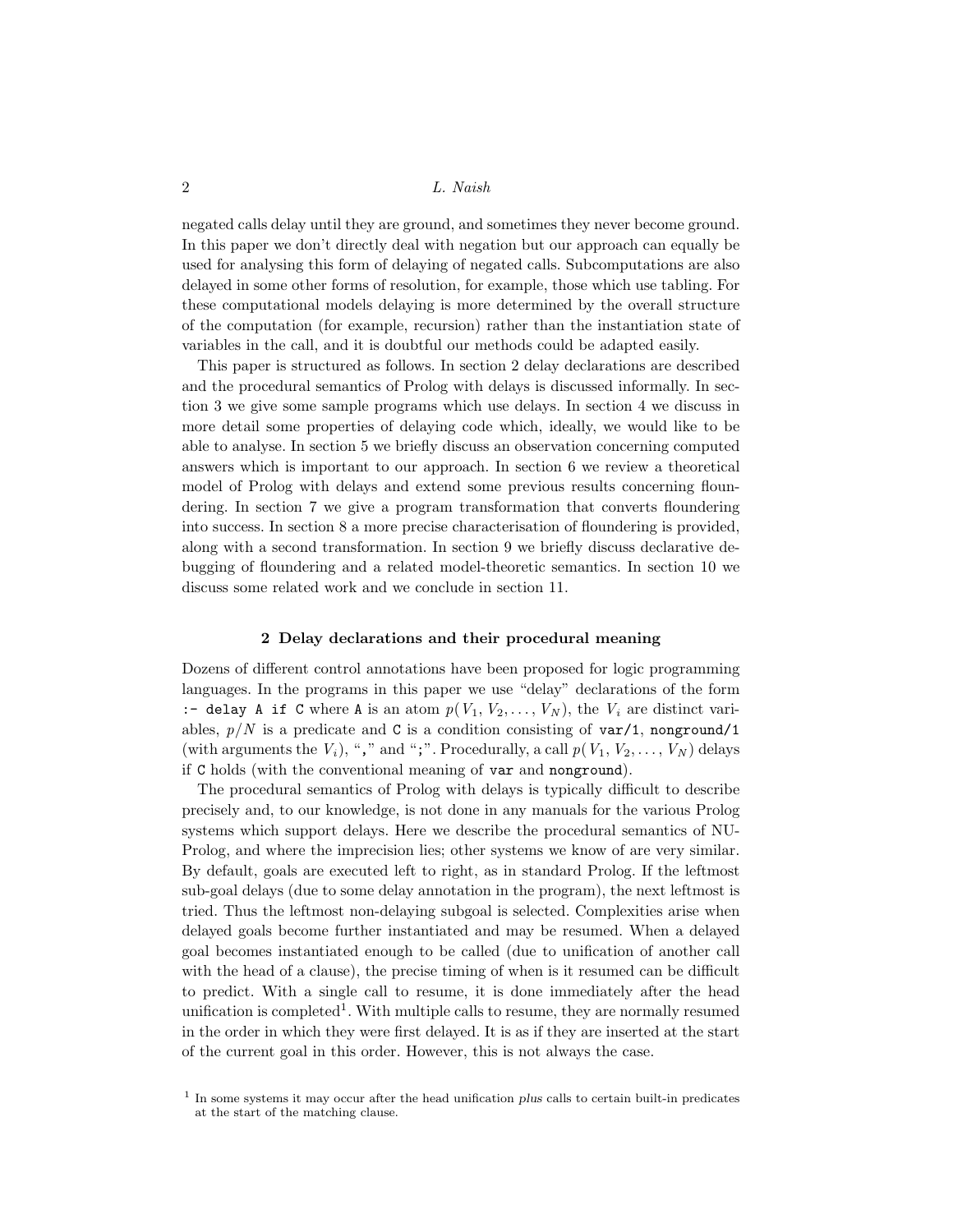```
:- delay append(As, Bs, Cs) if var(As), var(Cs).
append([], As, As).
append(A.As, Bs, A.Cs) :- append(As, Bs, Cs).
append3(As, Bs, Cs, ABCs) :- append(Bs, Cs, BCs), append(As, BCs, ABCs).
:- delay reverse(As, Bs) if var(As), var(Bs).
reverse([], []).
reverse(A.As, Bs) :- append(Cs, [A], Bs), reverse(As, Cs).
```
Fig. 1. Multi-moded append, append3 and reverse.

Some calls may delay until multiple variables are instantiated to non-variable terms. This is implemented by initially delaying until one of those variables is instantiated. When that occurs, the call is effectively resumed but may immediately delay again if the other variables are not instantiated. Similarly, when delaying until some term is ground, the delaying occurs on one variable at a time and the call can be resumed and immediately delayed again multiple times. The order in which multiple calls are resumed depends on when they were most recently delayed. This depends on the order in which the variables are considered, which is not specified. In NU-Prolog, the code generated to delay calls is combined with the code for clause indexing and it is difficult to predict the order in which different variables are considered without understanding a rather complex part of the compiler.

The situation is even worse in parallel logic programming systems. In Parallel NU-Prolog (Naish 1988) the default computation rule is exactly the same as for NU-Prolog. However, if an idle processor is available a call which is instantiated enough may delay and be (almost) immediately resumed on another processor. Even with total knowledge of the implementation, the precise execution of a program cannot be determined. Any program analysis based on procedural semantics must respect the fact that the computation rule is generally not known precisely but (we hope) not lose too much information.

#### 3 Example code with delays

We now present two small examples of code which uses delays. The first will be used later to explain our techniques. Figure 1 gives a version of append which delays until the first or third argument is instantiated. This delays (most) calls to append which have infinite derivations. Delaying such calls allows append to be used more flexibly in other predicates. For example, append3 can be used to append three lists together or to split one list into three. Without the delay declaration for append, the latter "backwards" mode would not terminate. With the delay declaration, the first call to append delays. The second call then does one resolution step, instantiating variable BCs. This allows the first call to resume, do one resolution step and delay again, et cetera.

In a similar way, this version of reverse works in both forwards and backwards modes—if either argument is instantiated to a list it will compute the other argu-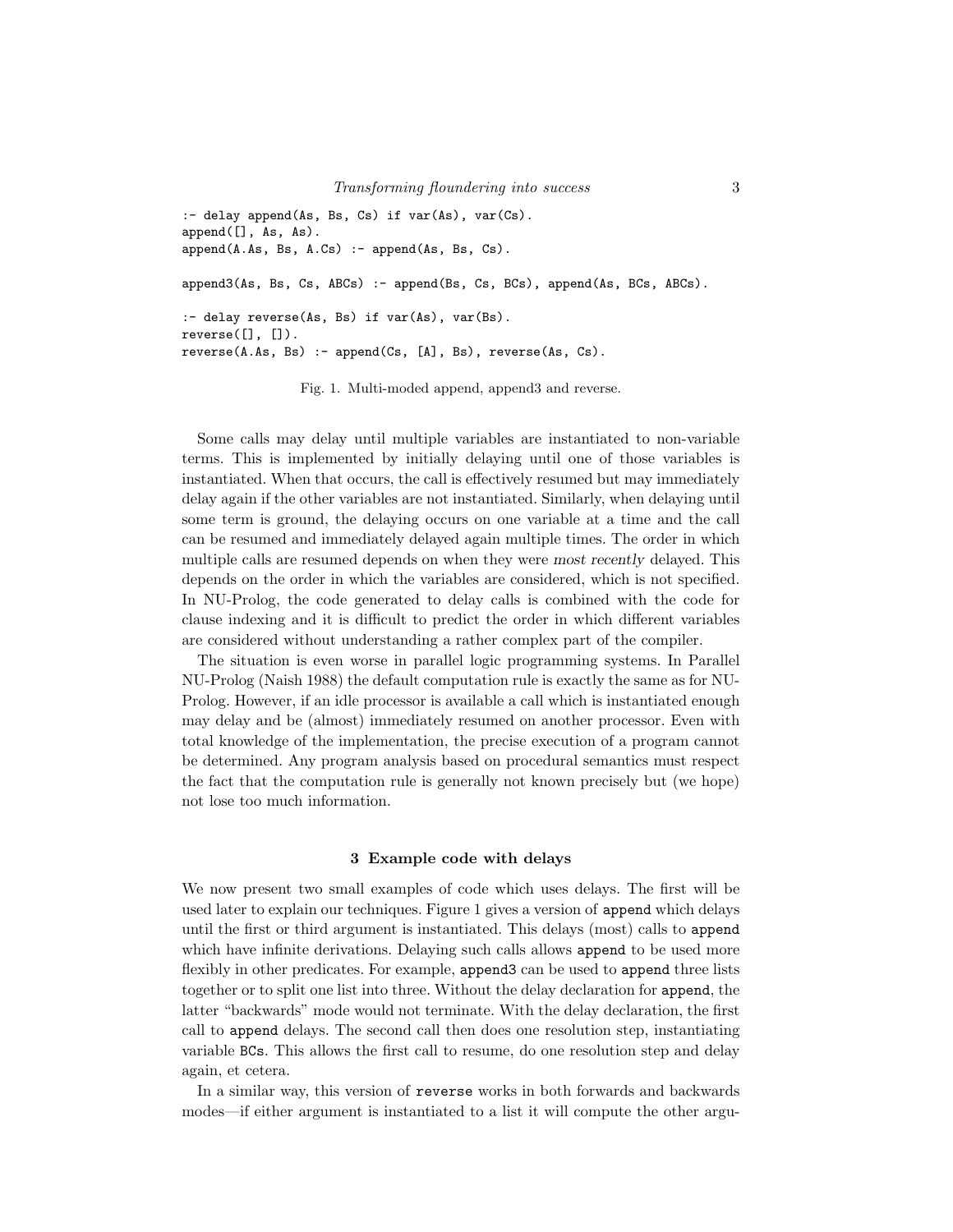```
4 L. Naish
submaxtree(Tree, NewTree) :-
       submaxtree1(Tree, Max, Max, NewTree).
% Calculates Max = maximum number in subtree and
% uses GMax = maximum of whole tree to calculate ints in nodes
submaxtree1(nil, _, 0, nil).
submaxtree1(t(L, E, R), GMax, Max, t(NewL, NewE, NewR)) :-
       submaxtree1(L, GMax, MaxL, NewL),
       submaxtree1(R, GMax, MaxR, NewR),
       max3(E, MaxL, MaxR, Max),
       plus(NewE, GMax, E). % delays; later mode o,i,i
% returns maximum of 3 ints (implementation could have delays)
max3(A, B, C, D) :- ...
% A + B = C (actually a built-in predicate)
:- delay plus(A, B, C) if var(A), var(B); var(A), var(C); var(B), var(C).
```
Fig. 2. Filling slots in a tree

ment. If the second argument is instantiated, no calls are delayed. However, if only the first argument is instantiated, all the calls to append initially delay and after the last recursive call to reverse succeeds, the multiple calls to append proceed in an interleaved fashion. For any given mode, the code for append3 and reverse can be statically reordered to produce a version which works without delaying. The Mercury compiler does such reordering automatically (Somogyi et al. 1995), but without automatic reordering it requires some slightly tricky coding to produce such flexible versions of these predicates.

Figure 2 is a variant of the maxtree program (see (Boye and Maluszynski 1995), for example) which takes a tree and constructs a new tree containing copies of a logic variable in each node, then binds the variable to a number (the maximum number in the original tree). The submaxtree program fills each node in the new tree with the original value minus the maximum. This is done by delaying a call to plus for each node until the maximum is known, then resuming all these delayed calls. We assume a version of plus which delays until two of its three arguments are instantiated; NU-Prolog has such a predicate built in. All calls to plus become sufficiently instantiated at the same time (when GMax becomes instantiated). In most systems they will be called in the order they were delayed. If plus only worked in the forward mode the calls would not be sufficiently instantiated and the computation would flounder. We also assume a predicate max3/4 which calculates the maximum of three numbers. It is not possible to statically reorder the clause bodies to eliminate the delays. Even dynamic reordering clause bodies each time a clause instance is introduced (also known as a local computation rule) is insufficient. Without coroutining, two passes over the tree are necessary, doubling the amount of "boilerplate" traversal code—the first to compute GMax and the second to build the new tree.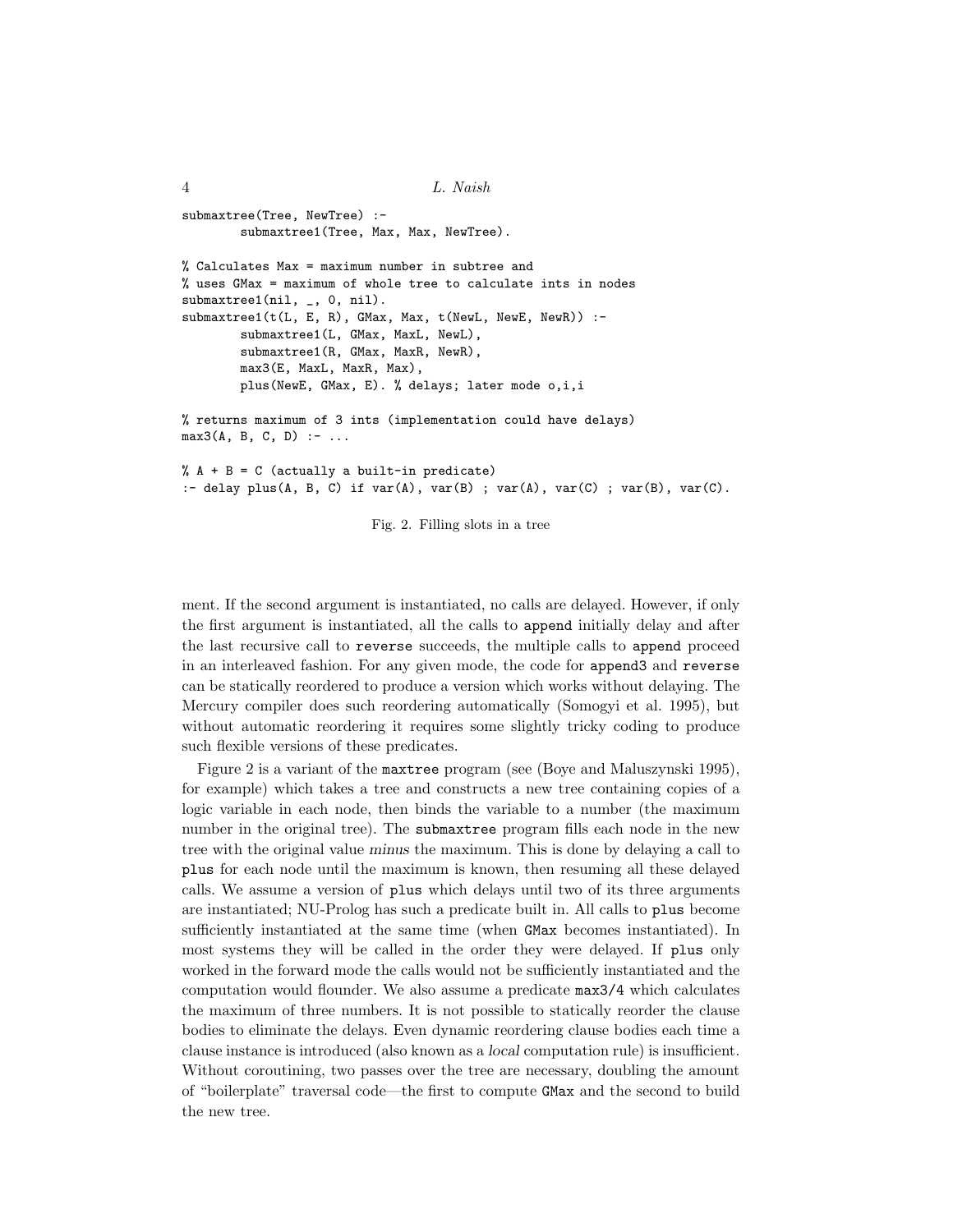| $P_1$    | $P_{2}$  | $P_3$                            |
|----------|----------|----------------------------------|
| $p(a)$ . | $p(X)$ . | $p(a)$ .<br>$p(X)$ .<br>$q(a)$ . |
| $q(a)$ . | $q(a)$ . |                                  |

Fig. 3. Differing semantics dependent on the set of function symbols

#### 4 Analysis of code with delays

Delays can be used to write concise and flexible code, the behaviour of which can be very subtle. For example, (Naish 2012) shows that when bugs are introduced to a four-clause permutation program with delays, a wide variety of counter-intuitive behaviour results. Even with such a tiny program, the combination of interleaved execution and backtracking makes understanding why it misbehaves very challenging. Another tiny example is the (arguably correct) definition of reverse in Figure 1. Having first written and used equivalent code around twenty-five years ago, the author did not become fully aware of its floundering properties until the preparation of this paper. It was incorrectly thought that all calls to reverse which have an infinite number of solutions with different list lengths (such as reverse([a,b,c|Xs],Ys)) would flounder. Section 8.2 gives a precise characterisation of the actual behaviour. Automated methods of analysis of code with delays are highly desirable because manual analysis is just too complex to be reliable.

Analysis of code with delays can address many different issues. It may be that we expect code to succeed or finitely fail for certain classes of goals but some such goals may actually flounder, typically with a computed answer less instantiated than expected—this is the main focus of the declarative debugging work of (Naish 2012), also discussed in section 9. In section 7 we give a transformation which allows analysis of computed answers (of successful or floundered derivations) which can detect such cases. Conversely, we may expect certain goals to flounder when actually they succeed. This is particularly important if the goal has an infinite number of solutions and is part of a larger computation—success can result in non-termination where floundering would not. In section 8 we give a further transformation which captures floundering precisely. Both methods reduce the problem of analysing a program with delays to analysing the success set of a program without delays. A deeper understanding of floundering can also help us in other ways. For example, although the declarative debugger of (Naish 2012) doesn't rely on either of these transformations directly, it is based on the insights of this paper. Similarly, these insights may help us optimise code, either by simplifying delay annotations or, more significantly, eliminating them entirely (possibly with some reordering of code). They may also help our understanding of termination properties of code with delays.

#### 5 Semantics and computed answers

Before proceeding further, with more technical material, we make an observation about computed answers which is fundamental to our work. The conventional approach to the semantics of logic programs is that the set of function symbols in the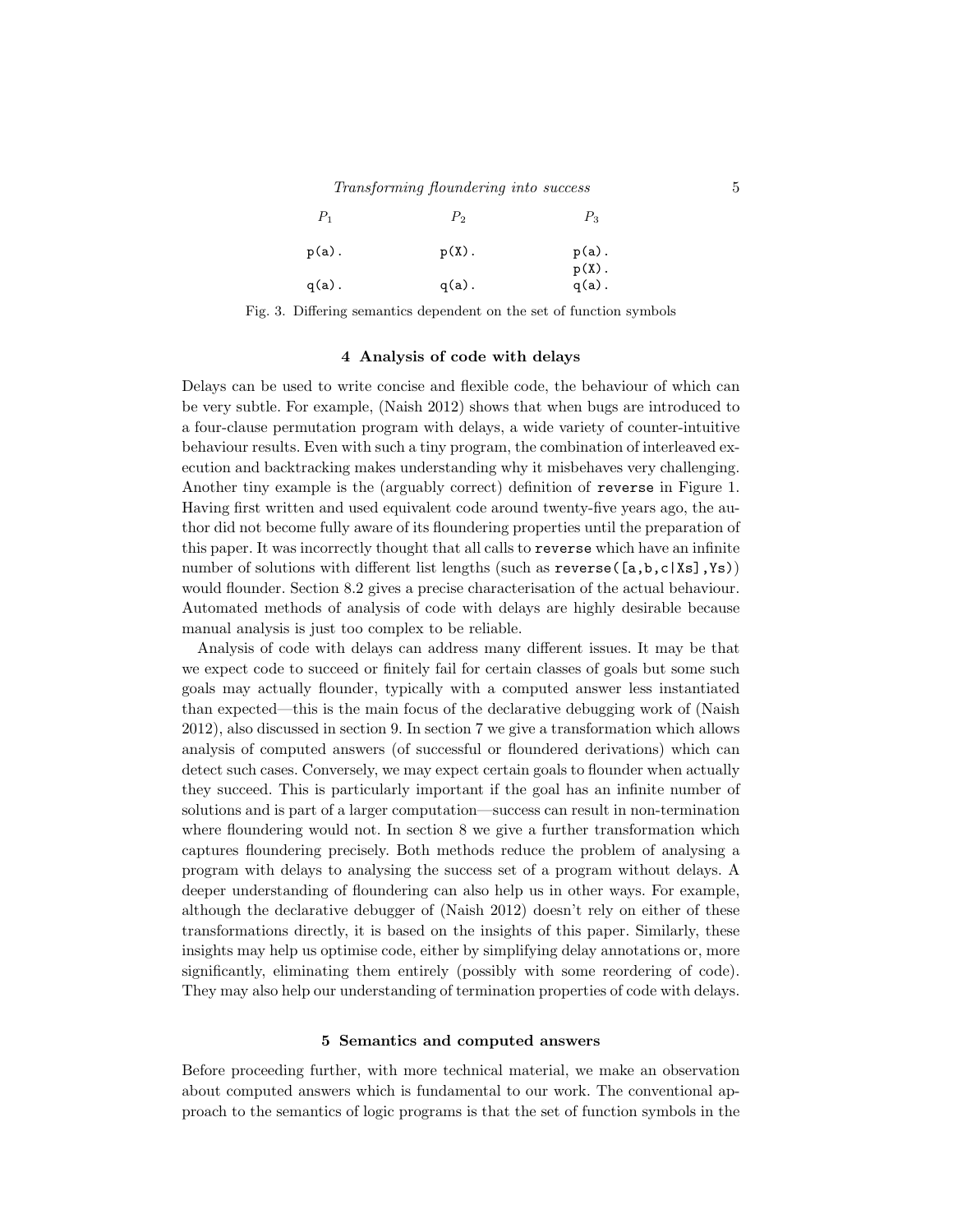language is precisely that in the program—see, for example, the textbook (Lloyd 1984) which combines and refines some of the original work of van Emden, Kowalski, Apt and others. This means that, unlike in Prolog, new function symbols cannot occur in the goal (or the semantics of the program differs depending on the goal). An alternative is to define the (typically infinite) set of function symbols a priori and assume that both the program and goals use a subset of these function symbols. This approach has been examined in (Apt 1996), where various results are given, and earlier in (Maher 1988), where forms of equivalence of logic programs are explored. For example, Figure 3 gives three programs with different sets of computed answers for  $p(Y)$ . They are all equivalent using the "Lloyd" declarative semantics but with extra function symbols programs  $P_2$  and  $P_3$  are equivalent but  $P_1$  is not. One advantage of the latter semantics is that the universal closure of a goal is true if and only if it succeeds with a computed answer substitution which is empty (or simply a renaming of variables)—see the discussion in (Ross 1989). Another is that the model-theoretic and fixed-point semantics can capture information about (nonground) computed answers and, as we will show later, floundering! Since the Lloyd semantics deals only with sets of ground atoms, this fact is somewhat surprising, and does not seem to have been exploited for program analysis until now.

## Definition 1

We partition the set of function symbols into program function symbols and extraneous function symbols. Programs and goals may only contain program function symbols. Program atoms are atoms containing only program function symbols.

#### Observation 1

Substitutions in derivations (including computed answer substitutions) contain only program function symbols.

This is a consequence of most general unifiers being used (indeed, programming with delays makes little sense without this). Non-ground computed answers can be identified in the success set by the presence of extraneous function symbols. For example, if  $\bowtie$  is an extraneous function symbol then an atom such as  $p(\bowtie)$  appears in the success set if and only if it is an instance of some non-ground computed answer. If we assume there are an infinite number of terms whose principal function symbol is an extraneous function symbol then computed answers can be captured more precisely—we make this assumption later for our analysis of floundering. Note this semantics cannot determine whether a variable exists in all computed answers (or derivations) of a goal—in both  $P_2$  and  $P_3$  of Figure 3 the success set contains  $p(\infty)$  and  $p(a)$ . However, it does precisely capture groundness in all computed answers (or variables in some computed answer), a property which has attracted much more interest. For example, many consider it of interest that in all computed answers of append, if the third argument is ground the second argument is also ground. Using the semantics we suggest, this is equivalent to saying if  $\bowtie$  occurs in the second argument it also occurs in the third argument. If we can find a superset of the success set (for example, a model) which has this property, the groundness dependency must hold. Thus a small variation to the Lloyd semantics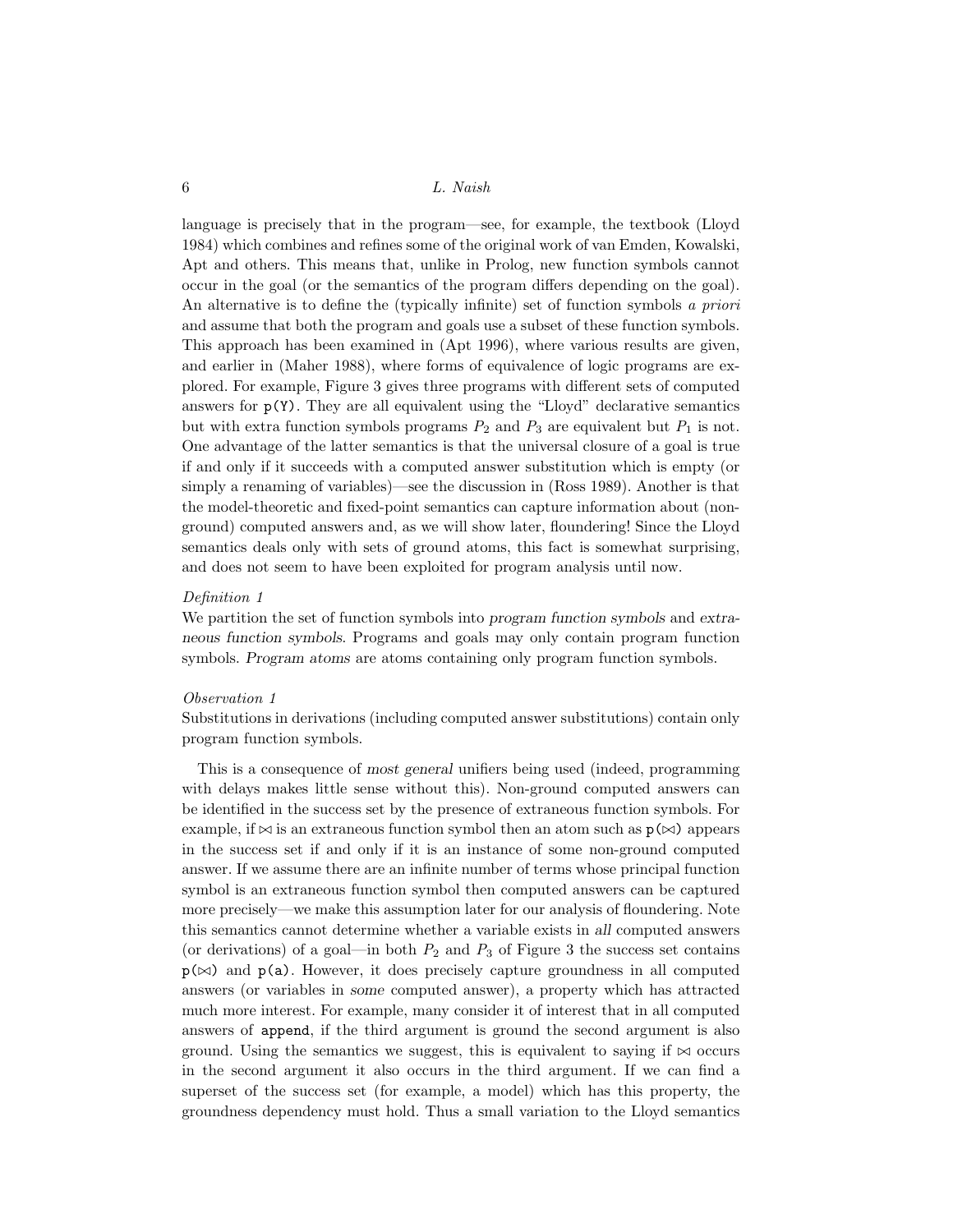leads to significant additional precision while retaining the simple model-theoretic and fixed-point semantics and the relationship between them.

## 6 SLDF resolution

A model of Prolog with delays, SLDF resolution, is presented in (Naish 1993). Here we review the model and main results, concerning ground atoms, and extend these result to non-ground atoms. We define the non-ground flounder set, which approximates the floundering behaviour of a program. However, we first give discuss two important closure properties which hold for SLD resolution (where there is no floundering).

## Proposition 1 (Closure properties)

If an atom  $A$  has a successful SLD derivation with computed answer  $A$  (an empty computed answer substitution) then, using the same program clauses in the derivation

- 1) any atom with A as an instance has a computed answer with A as an instance, and
- 2) any atom  $A\theta$  has a computed answer  $A\theta$ .

Such properties allow computed answers to be captured precisely by the set of computed answers of maximally general atoms, and generally simplifies analysis. When delays are introduced (SLDF resolution), only closure property 2 holds for successful atoms—a less instantiated version of a successful atom may flounder rather than succeed. For floundered atoms only closure property 1 holds (see proposition 3)—an instance of a floundered atom may succeed, loop, finitely fail or flounder with an even more instantiated floundered computed answer. The weaker closure properties (compared to SLD resolution) means it is harder to precisely characterise the behaviour of SLDF resolution using sets of atoms.

We now review SLDF resolution, define the set of atoms we use to approximate its behaviour and show the relationship between the two. SLDF resolution is similar to SLD resolution (see (Lloyd 1984)), but the computation (atom selection) rule is restricted to be safe: an atom may only be selected if it is in the "callable atom set". It is desirable that this set is closed under instantiation and the results below and those in this paper rely on this property. This property seems quite intuitive and holds for most logic programming systems with flexible computation rules. Another restriction suggested in (Naish 1993) is that all ground atoms should be callable. While this is not required for our technical results, it is a pragmatic choice.

SLDF derivations can be failed, successful, infinite or floundered, in which the last resolvent consists only of atoms which are not callable (we say it is immediately floundered). Given the assumption above, for a program  $P$  the following sets of ground atoms can be defined independently of the (safe, and also fair in the case of finite failure) computation rule:

- The success set  $SS(P)$  (ground atoms with successful derivations).
- The finite failure set  $FF(P)$  (ground atoms with finitely failed SLD trees).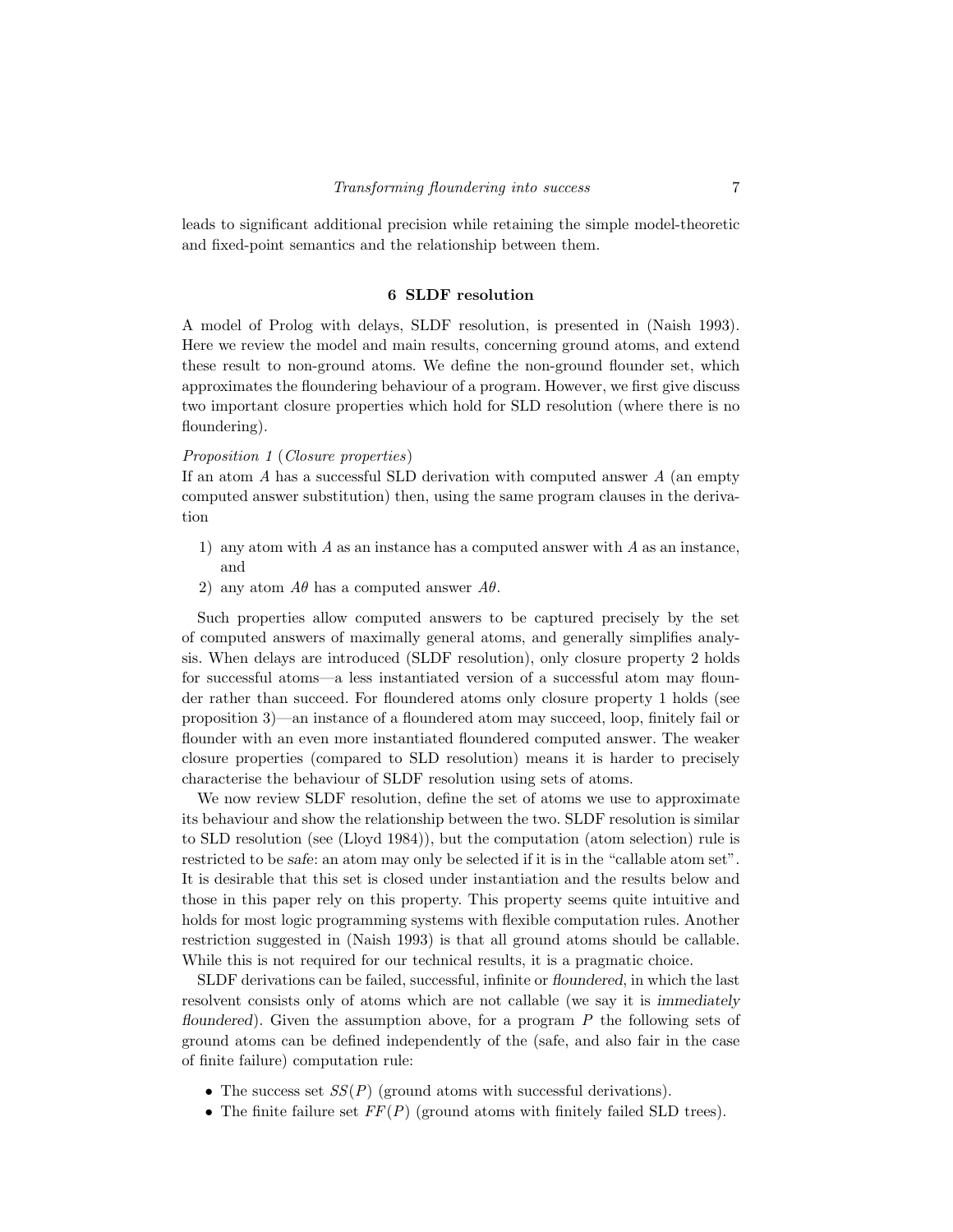• The flounder set  $FS(P)$  (ground atoms with floundered derivations).

Note that some atoms in  $FS(P)$  may also be in  $SS(P)$  and have infinite (fair) derivations. The fact that floundering is independent of the computation rule suggests it is a declarative property in some sense. However, it has not been fully exploited for analysis until now, perhaps due to the lack of non-procedural definitions of  $FS(P)$ .

Note also that the results above only refer to ground atoms. An atom such as  $q(X)$  may have floundered derivations but no instance may appear in FS because no ground instance flounders. However, FS can contain information about floundering of non-ground atoms and conjunctions. For example, if the program contains the definition  $p : -q(X)$ , FS will contain p if and only if  $q(X)$  flounders. Relying on the existence of such definitions is a problem unless we know a priori which goals we want to analyse, and FS gives us no information about substitutions in floundered derivations. Substitutions in floundered (sub)computations can influence termination and are very important for certain programming styles, particularly those associated with parallel programming. Most Prolog systems which support delays print variable bindings at the top level for both successful and floundered derivations. Thus we use the term(s) computed answer (substitution) for both successful and floundered derivations, explicitly adding the words "successful" or "floundered" where we feel it aids clarity.

The analysis proposed in this paper can be seen as being based on the following generalisation of FS.

## Definition 2

The non-ground flounder set,  $NFS(P)$ , of a program P is the set of program atoms which have floundered derivations with empty floundered computed answer substitutions.

Successful derivations can be conservatively approximated by simply ignoring delays—the lack of closure property 1 for successful atoms and the fact that an atom may have both successful and floundered derivations prevents our approach being more precise for analysis of success. The key results of this section, propositions 2 and 3, show how  $NFS(P)$  contains much but not all information about computed answers of floundered derivations.

The results in (Naish 1993), and some we prove in this paper, rely on the notion of two derivations of the same goal using the same clause selection. Used in (Lloyd 1984) in the context of successful derivations, we formalise it here. We assign each clause in the program a unique positive integer and use zero for the top level goal. We annotate each atom used in a derivation with a superscript to indicate the sequence of clauses and atoms within those clauses used to introduce it. Annotations are lists of pairs  $\langle c, a \rangle$ , where c is a clause number and a is the number of an atom within the clause. We use these annotations for both SLD and SLDF resolution.

## Definition 3

The annotation  $s_i$  of an atom used in a derivation is as follows. If goal  $A_1^{s_1}, A_2^{s_2}, \ldots, A_n^{s_n}$ is the top level goal,  $s_i = \langle 0, i \rangle$ :nil. Applying substitutions to atoms does not change their annotation. If  $A_i$  is selected and resolved with a variant of clause number j,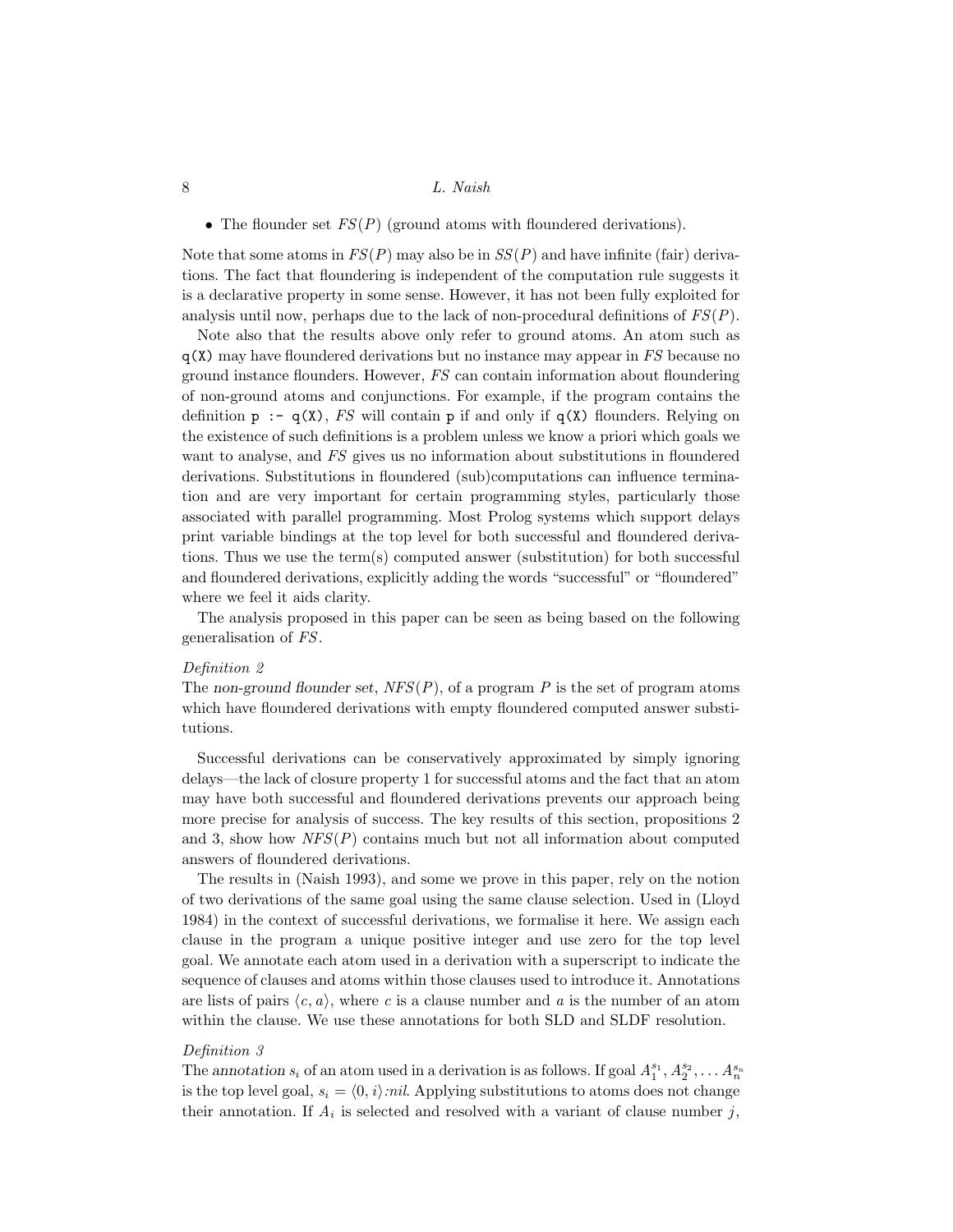$H \leftarrow B_1, B_2, \ldots B_k$ , each  $B_m$  atom is annotated with  $\langle j, m \rangle : s_i$ . Two atoms in different derivations or goals are corresponding atoms if they have the same annotation. Two derivations with the same top level goal, or with one top level goal an instance of the other, have the same clause selection if all pairs of corresponding selected atoms in the two derivations are matched with the same clause.

Although not explicitly stated, the proofs in (Naish 1993) can easily be adapted to show that (successful and floundered) computed answers of successful and floundered derivations are independent of the computation rule (see Lemma 1). For any two successful or floundered derivations of the same goal with the same clause selection but a different (safe) computation rule, each selected atom in one has a corresponding atom selected in the other. Derivation length, computed answer substitutions and the last resolvent are all the same, up to renaming.

## Lemma 1

Suppose D is the SLD derivation  $G, G_1\alpha_1, G_2\alpha_2, \ldots, G_N\alpha_N, \ldots$ , where  $\alpha_i$  is the composition of the most general unifiers used in the first  $i$  steps, and  $D'$  is the SLD derivation  $G\theta$ ,  $G'_1\alpha'_1$ ,  $G'_2\alpha'_2$ , ...,  $G'_N\alpha'_N$ , ..., where  $\theta$  affects only variables in  $G$ . Suppose also that  $D$  and  $D'$  use the same set of program clauses and corresponding set of selected atoms in the first N steps. Then  $G'_{N} \alpha'_{N}$ , is a most general instance (m.g.i.) of  $G_N \theta$  and  $G_N \alpha_N$ , and  $G \theta \alpha'_N$  is a m.g.i of  $G \theta$  and  $G \alpha_N$ .

## Proof

Let  $H_i \leftarrow B_i$ ,  $1 \leq i \leq N$ , be the *i*<sup>th</sup> program clause variant used in the first N steps of D,  $C_i$ ,  $1 \leq i \leq N$ , be the atom in a body of one of these clauses or in G whose corresponding instance is selected and matched with  $H_i$ , and  $R_i$ ,  $1 \leq i \leq K$  be the atoms as above corresponding to those in  $G_N$  (they are not selected in the first  $N$  steps). Let terms  $C$  and  $H$  be as follows, where the connectives and predicate symbols are mapped to function symbols.

 $C = f(H_1, B_1, H_2, B_2, \ldots, H_N, B_N, C_1, C_2, \ldots, C_N, R_1, R_2, \ldots, R_K)$ 

 $H = f(H_1, B_1, H_2, B_2, \ldots, H_N, B_N, H_1, H_2, \ldots, H_N, R_1, R_2, \ldots, R_K)$ 

A m.g.i. of C and H can be obtained by left to right unification of the arguments of  $C$  and a variant of  $H$  which shares no variables with  $C$ . The first  $2N$  argument unifications yield a renaming substitution, resulting in the same variants of program clause heads and bodies in the instances of  $H$  and  $C$ . The next  $N$  are the same as the unifications in  $D$ , modulo the clause variants used, and the other unifications yield empty unifiers. Thus  $C\alpha_N$  is a m.g.i. of C and H. Other orders of the arguments  $C_i$ and  $H_i$  (or unification orders) correspond to different computation rules but result is the same most general instance, or a variant. So, by the same construction,  $\mathit{C}\alpha'_N$ is a m.g.i. of H and  $C\theta$ , and must be an instance of  $C\alpha_N$ .  $C\alpha_N$  is an instance of H so  $C\alpha'_N$  must be a m.g.i. of  $C\theta$  and  $C\alpha_N$ . The instances of the initial goals and  $N^{th}$  resolvents can be extracted from the arguments of  $C\alpha_N$ ,  $C\theta$  and  $C\alpha'_N$  so the result follows.  $\Box$ 

We can now show something similar to the converse of closure property 1, for floundering. This allows us to infer certain information about program behaviour from  $NFS(P)$ .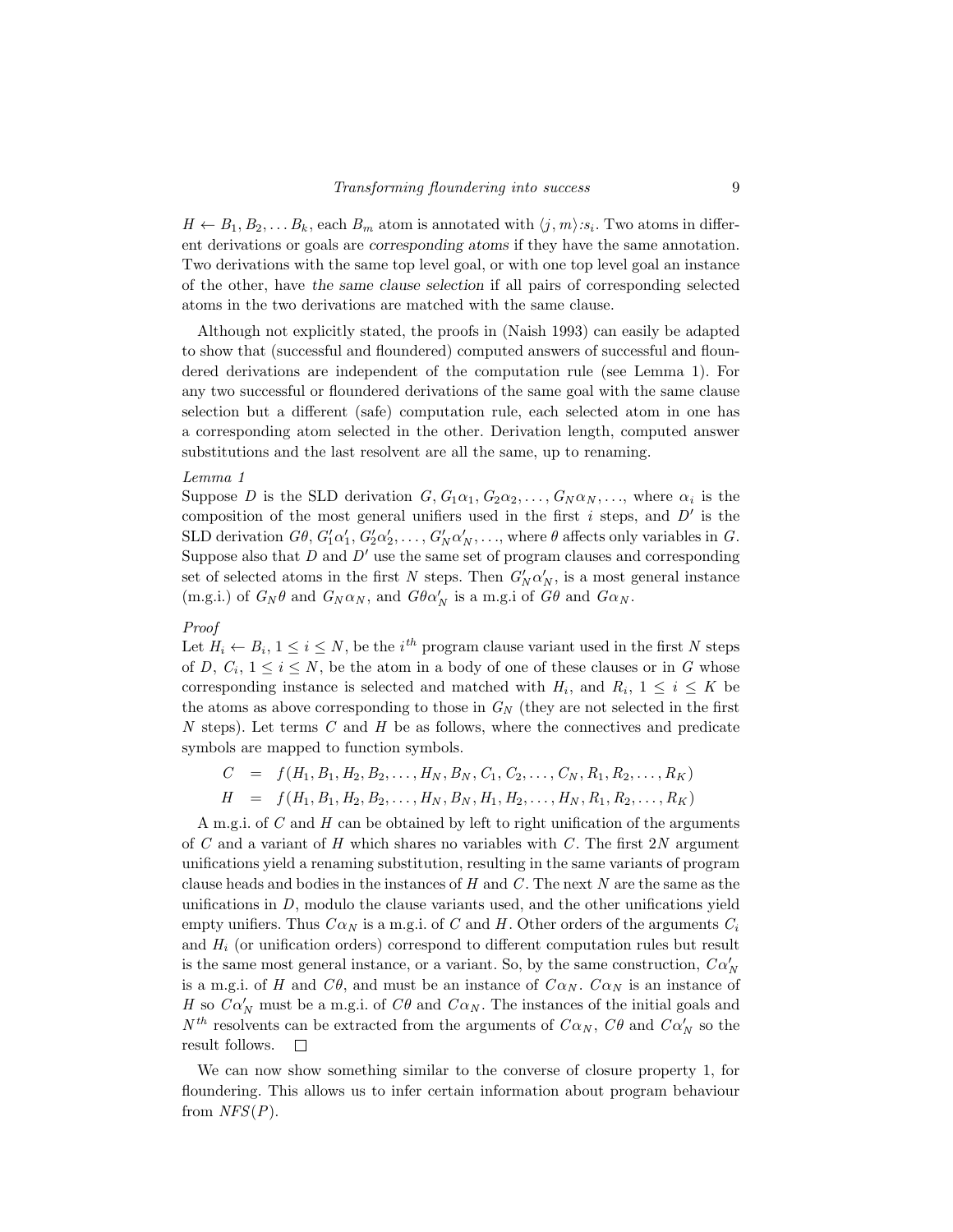# Proposition 2

If D is the floundered SLDF derivation  $G, G_1\alpha_1, G_2\alpha_2, \ldots, G_N\alpha_N$  with floundered computed answer  $G\theta$ , then  $G\theta$  has a floundered SLDF derivation  $D'$  with a renaming (or empty) floundered computed answer substitution  $(G\theta \in NFS(P)).$ 

## Proof

Let  $D'$  be a derivation using the same selection and computation rule as  $D. D'$ cannot flounder before N steps because the  $i^{th}$  resolvent is an instance of  $G_i \alpha_i$  and the callable atom set is closed under instantiation.  $D'$  cannot fail before  $N$  steps because the  $i^{th}$  resolvent is no more instantiated than  $G_i \alpha_N$ , and  $\alpha_N$  is a unifier of all pairs of calls and clause heads in the first  $N$  steps. Consider the  $N<sup>th</sup>$  resolvent,  $G'_N \alpha'_N$ . By Lemma 1,  $G'_N \alpha'_N$  is a m.g.i. of  $G_N \theta$  and  $G_N \alpha_N$  and since  $G_N \alpha_N$  is an instance of  $G_N \theta$ ,  $G'_N \alpha'_N$  must be a variant of  $G_N \alpha_N$ , so it is immediately floundered. Similarly,  $G\theta\alpha'_N$  is a variant of  $G\theta$ , so the floundered computed answer substitution is a renaming.  $\square$ 

## Lemma 2

If  $G\theta$  has a floundered SLDF derivation  $D'$  with the last resolvent being  $F'_1, F'_2, \ldots, F'_k$ and G has a SLDF derivation  $D$  using the same clause selection rule then each  $F_i'$ is an instance of all its corresponding atoms in D.

## Proof

If G is immediately floundered the result is trivial. We use induction on the length of  $D'$ . For length 0, since the callable atom set is closed under instantiation and  $G\theta$  is immediately floundered, G must also be immediately floundered. Assume it is true for length N. Suppose the first selected atom in D is A.  $A\theta$  is also callable, so we can construct a derivation  $D''$  using the same clause selection as  $D'$  but with  $A\theta$  as the first selected atom. The lengths of  $D''$  and  $D'$  are equal and their last resolvents are variants due to the result stated earlier. The first resolvent in  $D''$ (after selecting  $A\theta$ ) is an instance of the first resolvent in D and has a derivation of length  $N$  so the result follows.  $\Box$ 

We can now show that closure property 1 holds for floundering:

#### Proposition 3

If  $G\theta$  has a floundered SLDF derivation D' with a renaming (or empty) floundered computed answer substitution  $(G\theta \in NFS(P))$ , then G has a floundered SLDF derivation D with a floundered computed answer with  $G\theta$  as an instance.

#### Proof

From  $G$  we can construct a derivation  $D$  using the same clause selection as that used in  $D'$  and any safe computation rule. The callable atom set is closed under instantiation so by Lemma 2, any atom selected in  $D$  must have a corresponding atom selected in  $D'$  and thus D cannot be successful or longer that  $D'. D$  uses the variants of the same clauses used in  $D'$ , which has a more (or equally) instantiated top level goal,  $G\theta$ , so D cannot be failed. It must therefore be floundered and have a computed answer with  $G\theta$  as an instance.  $\Box$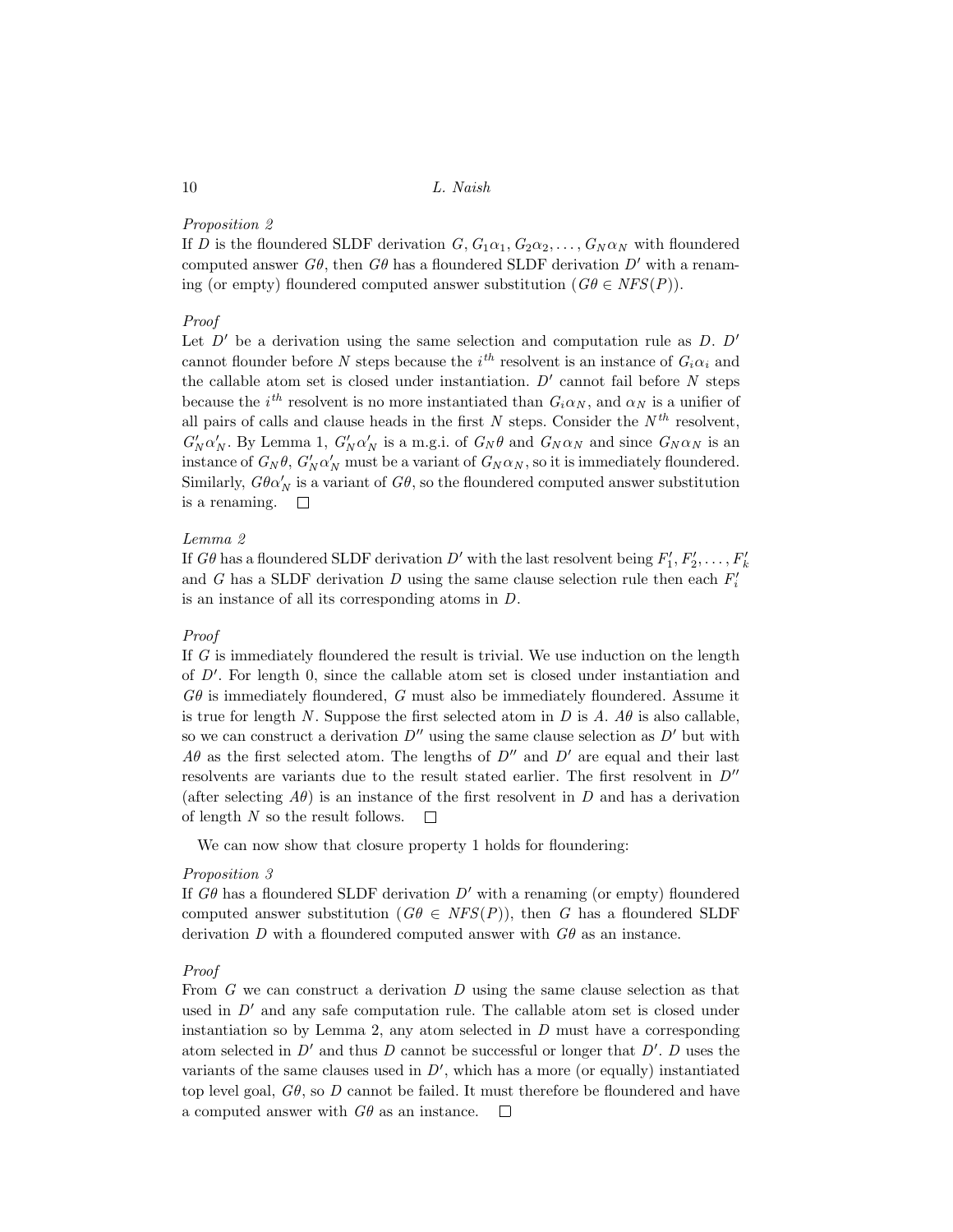From these propositions we know that an atom A will flounder if and only if it has an instance in  $NFS(P)$ . Also, the maximally general instances of A in  $NFS(P)$ will be floundered computed answers. The imprecision of  $NFS(P)$  with respect to floundered computed answers is apparent when there are atoms in  $NFS(P)$  which are instances of other atoms in  $NFS(P)$ . If  $NFS(P) = \{p(f(X)), p(f(f(f(X))))\}$ for example, we know  $p(Y)$  will have the first atom as a floundered computed answer. The second atom may also be a floundered computed answer (via a different floundered derivation) or it may only be returned for more instantiated goal such as  $p(f(f(X)))$ . In practice, there is usually a single maximally general instance of a goal in  $NFS(P)$  and this is the only answer computed, even when there are an infinite number of instances. For example, the non-ground flounder set for append has an infinite number of instances of the atom  $append(A, [B], C)$ , including append(Xs, [Y], Zs), append([X1|Xs], [Y], [X1|Zs]) and append([X1, X2|Xs], [42], [X1, X2|Zs]), but only the first is computed.

#### 7 Converting floundering into success

We now present a program transformation which converts a program  $P$ , with delays, into a program  $P'$ , without delays. The success set of  $P'$  is the union of the success set of  $P$  and a set isomorphic to the non-ground flounder set of  $P$ . Thus analysis of some properties of programs with delays can be reduced to analysis of programs without delays.

## 7.1 The  $SF()$  transformation

Type, groundness and other dependencies are of interest in programs with and without delays as they give us important information concerning correctness. In the version of naive reverse without delays, analysis can tell us that in all computed answers of reverse/2 both arguments are lists. In the delaying version (Figure 1) this is not the case, since there are floundered computed answers where both arguments are variables. This increases the flexibility of reverse/2 since it can delay rather than computing an infinite number of answers (this is particularly important when reverse/2 is called as part of a larger computation).

In (successful and floundered) computed answers for the delaying version of reverse/2, the first argument of is a list if and only if the second argument is a list. This tells us that if either argument is a list in a call, the other argument will be instantiated to a list by the reverse/2 computation (assuming it terminates). If the delay declaration for append/3 was changed so it delayed if just the first argument was a variable, reverse/2 would not work backwards. It would flounder rather than instantiate the first argument to a list and the "if" part of this dependency would not hold. This section shows how a program with delays can be very simply transformed into a program without delays which can be analysed to reveal information such as this.

Analysis of success in a program without delays cannot give us information about (non-ground) delayed calls directly because success is closed under instantiation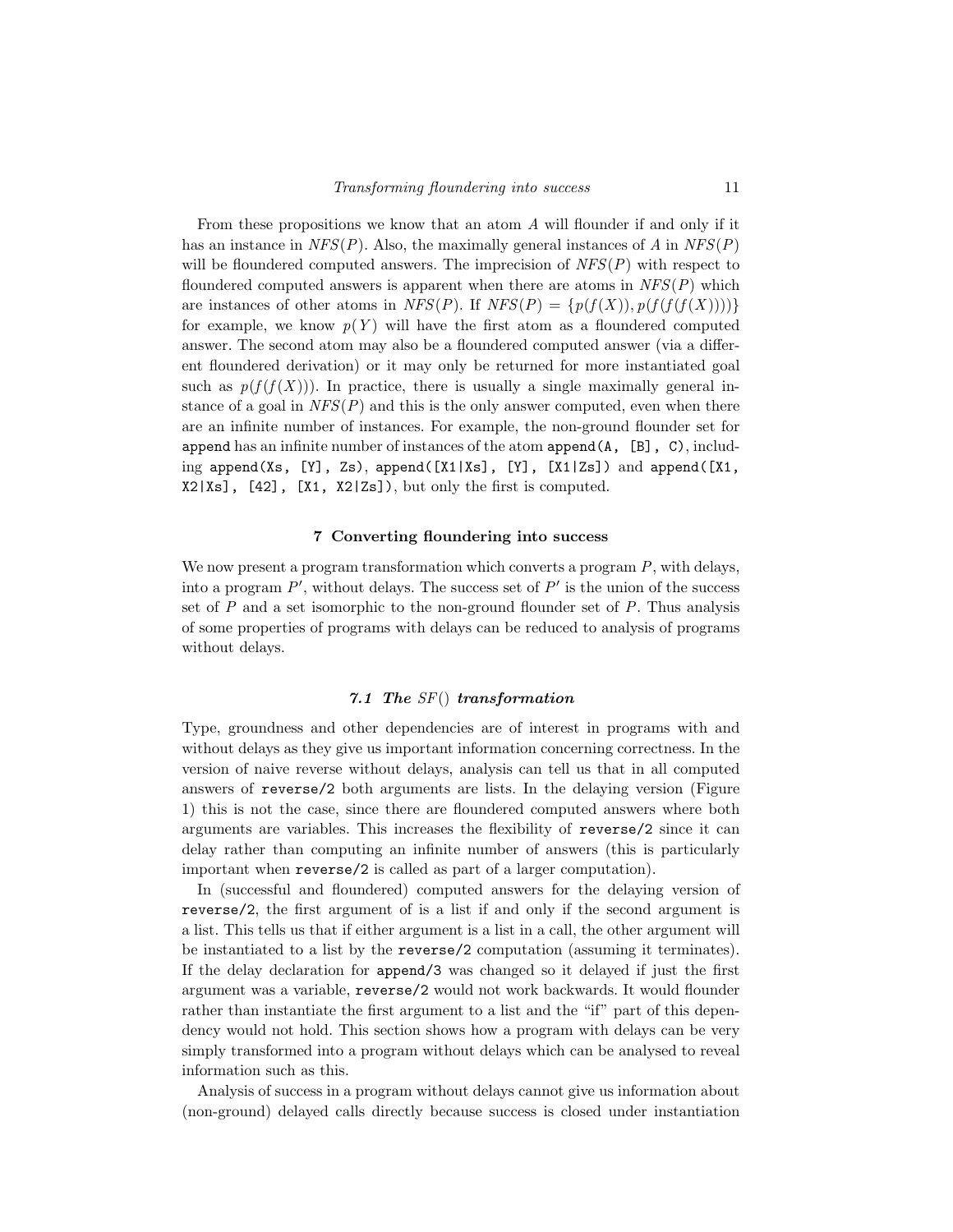```
12 L. Naish
```

```
% Assumes 'VAR'/1 is not a program function symbol for
% the original program
evar('VAR'(_)).
% Assumes '.'/2 is the only program function symbol
% of arity > 0 for the original program
enonground(A) :- evar(A).
enonground([A|B]) :- enonground(A).
enonground([A|B]) :- enonground(B).
```
Fig. 4. Possible Prolog definitions of evar and enonground

(closure property 2) whereas floundering is not. However, extraneous function symbols allow us to encode non-ground atoms using ground atoms, re-establishing this proposition and allowing analysis. The encoding uses an isomorphism between the (infinite) set of variables and the set of terms with extraneous principal function symbols (this set must also be infinite to avoid loss of precision in the encoding; it is sufficient to have a single extraneous function symbol with arity greater than zero).

#### Definition 4

The encoded flounder set  $(EFS(P))$  of a program P is the set of ground instances of atoms in  $NFS(P)$  such that distinct variables are replaced by distinct terms with extraneous principal function symbols.  $NFS(P)$  can be reconstructed from the atoms in  $EFS(P)$  by finding the set of most specific generalisations which contain only program function symbols.

For example, the non-ground flounder set for append contains atoms such as append(Xs, [Y], Zs) whereas the encoded flounder set contains atoms such as append( $\bowtie$ , [⊗(1)], ⊗(2)), assuming  $\bowtie$  and ⊗ are extraneous function symbols.

We introduce two new "builtin" predicates, evar/1 and enonground/1, which are true if their argument is an encoded variable or non-ground term, respectively. For simplicity, our treatment assumes they are defined using an (infinite) set of facts:  $\text{evar}(T)$  for all terms T where the principal function symbol is not a program function symbol and enonground  $(T)$  for all terms T which have at least one extraneous function symbol. This can cause an infinite branching factor in SLD trees (for example, a call such as  $\text{evar}(X)$ ). However, since in this paper we deal with single derivations but not SLD trees (or finite failure), it causes us no difficulties.

It is also possible to define  $\text{evar}/1$  and  $\text{enonground}/1$  in Prolog. Figure 4 gives a definition which assumes 'VAR'/1 is the only extraneous function symbol of the original program and  $\cdot$ .  $\cdot$  /2 is the only program function symbol with arity greater than zero for the original program (if there are other such function symbols, more clauses are needed for enonground/1). These definitions depart from our theoretical treatment in that they can involve deeper proof trees (due to recursive calls) and they can have non-ground computed answers. However, they can be useful for observing floundering behaviour, especially with a fair (or depth-bounded) search strategy—see section 8.2.

We now define the  $SF()$  transformation: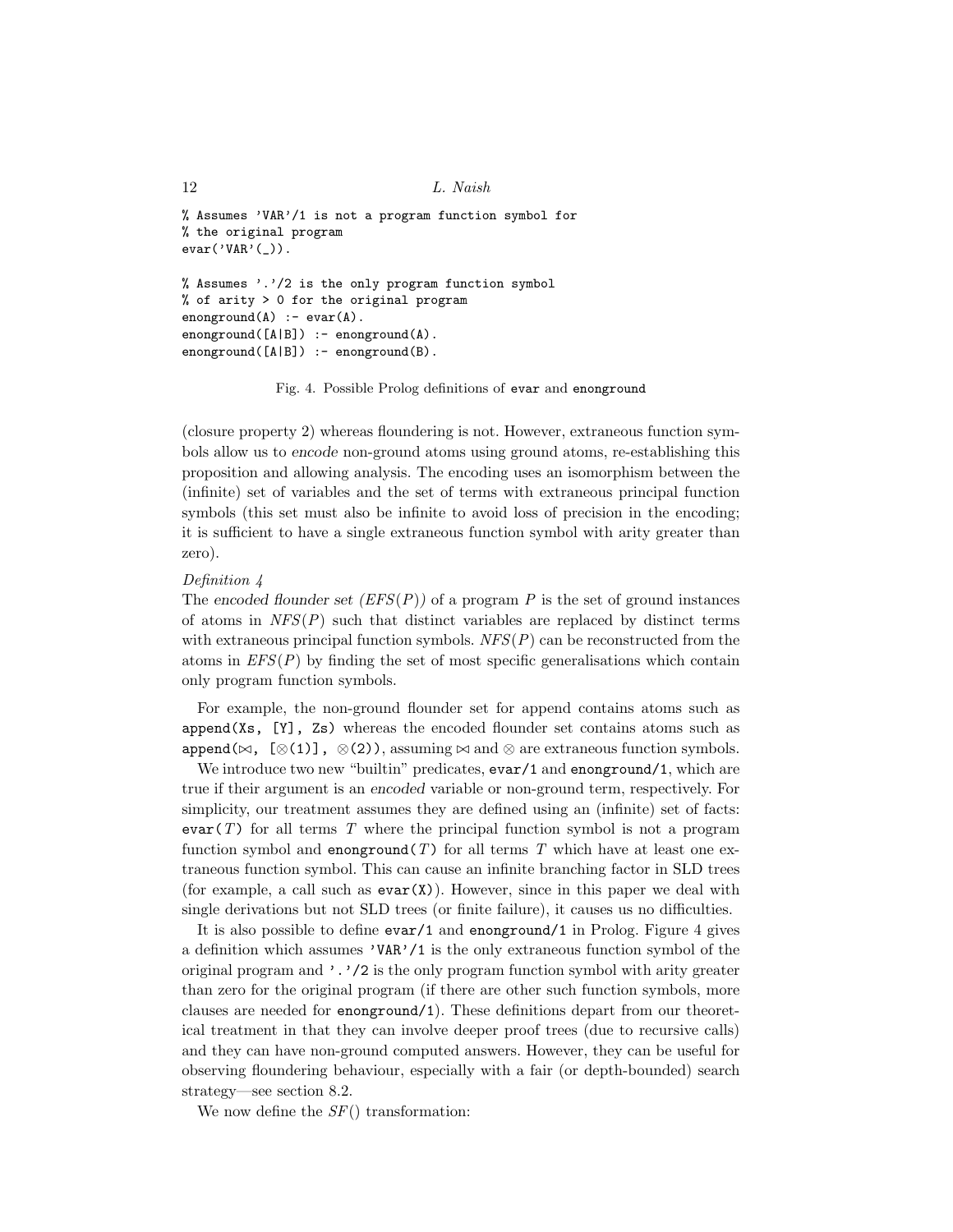```
append_sf(As, Bs, Cs) :- evar(As), evar(Cs).
append_sf([], As, As).
append_sf(A.As, Bs, A.Cs) :- append_sf(As, Bs, Cs).
reverse_s f(As, Bs) :- var(As), evar(Bs).reverse_s(f[], []).reverse_sf(A.As, Bs) :- append_sf(Cs, [A], Bs), reverse_sf(As, Cs).
```
Fig. 5. Computing the success plus flounder set for reverse

#### Definition 5

Given a program  $P$  (not defining predicates evar/1 or enonground/1) containing delay declarations,  $SF(P)$  is the program with all clauses of P plus, for each delay declaration :- delay A if C in P, the clause A :- C' where C' is C with var replaced by evar and nonground replaced by enonground. These additional clauses introduced for delay declarations and those in the definitions of evar/1 and enonground/1 are referred to as delay clauses.

To avoid possible confusion, the code in this paper uses "\_sf" suffixes for the new predicate definitions; our theoretical treatment assumes the original predicate names are used for the new predicate definitions. For example, Figure 5 shows the transformed version of reverse (from Figure 1). Figures 6 and 7 give further examples.

Immediately floundered atoms in  $NFS(P)$  have matching delay declarations with true right hand sides. Corresponding (encoded) atoms in  $EFS(P)$  have matching ground delay clause instances with successful bodies. We have described how evar and enonground behave. Some languages have delay conditions which cannot be expressed using var and nonground. For example, in NU-Prolog  $X \cong Y$  delays whereas  $X \cong X$  does not. To analyse such constructs we need additional primitives similar to evar and enonground. The key to designing such constructs is that the delay clauses should implement the encoding as defined above.

# 7.2 Properties of SF()

The following propositions show how successful derivations in  $SF(P)$  correspond to successful or floundered derivations in P: the success set of  $SF(P)$  is the union of the success set of  $P$  without delays and the encoded flounder set of  $P$  (Proposition 6). Note that when we talk of successful derivations and/or  $SS(P)$  here, SLD resolution rather than SLDF resolution is used (delays are ignored when dealing with success). The lack of closure property 2 is problematic when dealing with success if delays are considered and SLDF resolution used.

## Proposition 4

A goal G has a successful SLD derivation D with program  $P$  (ignoring delays) if and only if it has a successful derivation D with  $SF(P)$  which uses no delay clauses.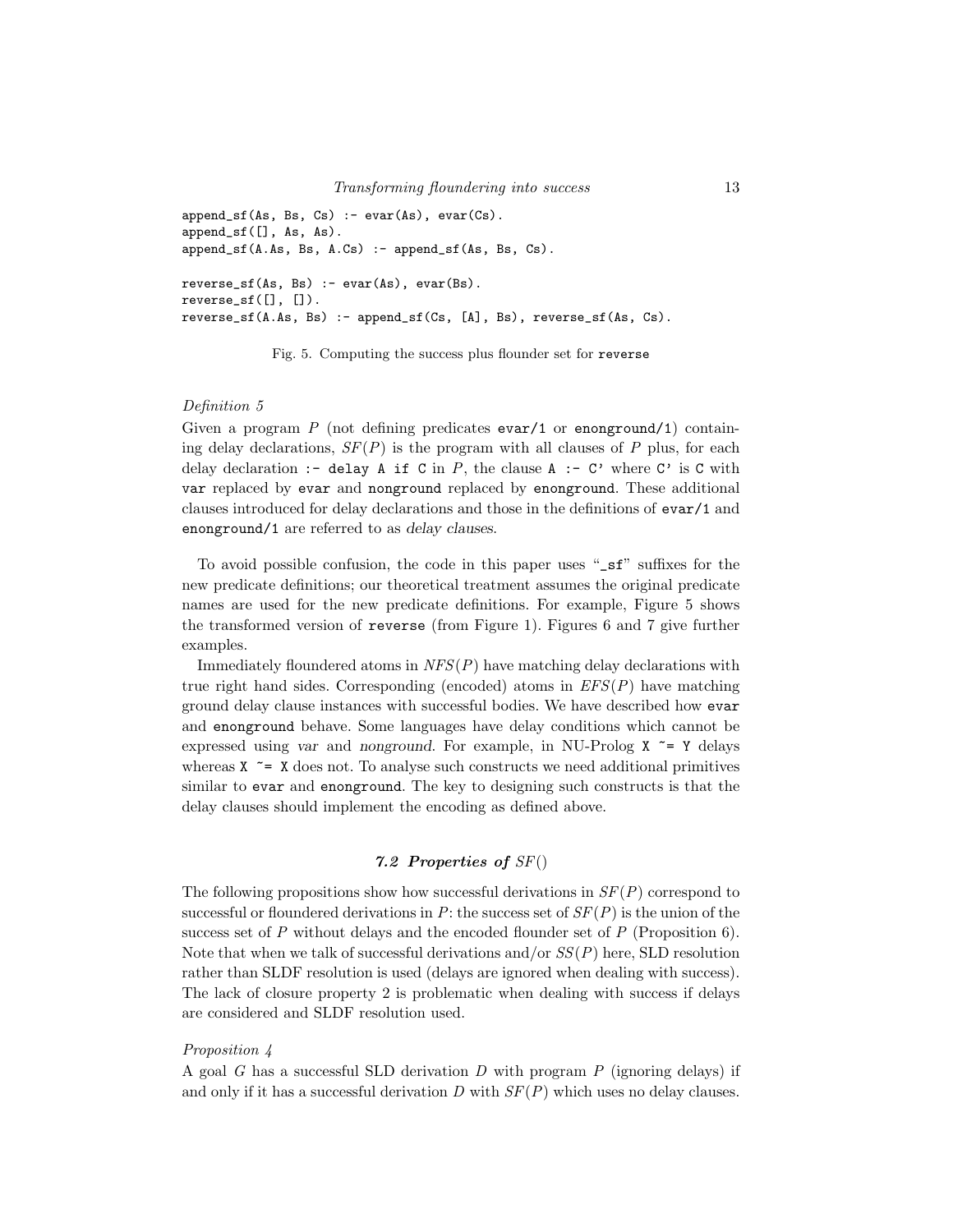## Proof

 $SF(P)$  without delay clauses is the same as P without delays.  $\Box$ 

We now deal with floundering, which is more complex.

## Lemma 3

A goal  $G$  is immediately floundered with program  $P$  if and only if it has a successful derivation D with  $SF(P)$  which uses only delay clauses.

# Proof

Follows from the way in which delay clauses implement the encoding of the flounder set.  $\Box$ 

## Lemma 4

A goal G which is immediately floundered with program P has a computed answer substitution  $\theta$  in SF(P) such that all variables bound by  $\theta$  are bound to distinct terms with extraneous principal function symbols (or are simply renamed).

## Proof

By Lemma 3, there is a derivation where all non-renaming substitutions are due to calls to  $evar/1$  and enonground/1. A call to  $evar/1$  binds its argument to a term with an extraneous principal function symbol. Multiple calls with distinct variables will have some of the infinite number of computed answers binding their arguments to distinct terms. Similarly, some computed answers to enonground/1 will bind all distinct variables in its argument to distinct terms with extraneous principal function symbols.  $\Box$ 

## Lemma 5

Given a program  $P$ , a goal  $G$  has a floundered derivation  $D$  with an empty floundered computed answer substitution if and only if it has a successful derivation  $D'$  with  $SF(P)$  in which delay clauses are selected and the successful computed answer,  $G\theta$ , is such that all variables bound by  $\theta$  are bound to distinct terms with extraneous principal function symbols (or are simply renamed).

## Proof

(Only if) Derivation D can be reproduced with  $SF(P)$  since it has all the clauses of P and the computation rule is unrestricted. By Lemma 4 the last resolvent in D must have a successful derivation such that the computed answer substitution has the desired property.

(If) By repeated application of the switching lemma (Lloyd 1984) to  $D'$  we can construct a successful derivation  $D'' = G, G_1, G_2, \ldots, G_n$  with  $SF(P)$  such that callable atoms are selected in preference to atoms which would delay in P. The derivation has a prefix  $D = G, G_1, G_2, \ldots, G_m$  where only callable atoms are selected, except for  $G_m$ , which would be immediately floundered in P (a delay clause is used in  $D^{\prime\prime}$  so an immediately floundered goal must be reached at some stage). Callable atoms are not matched with delay clauses (by Lemma 3, if a callable atom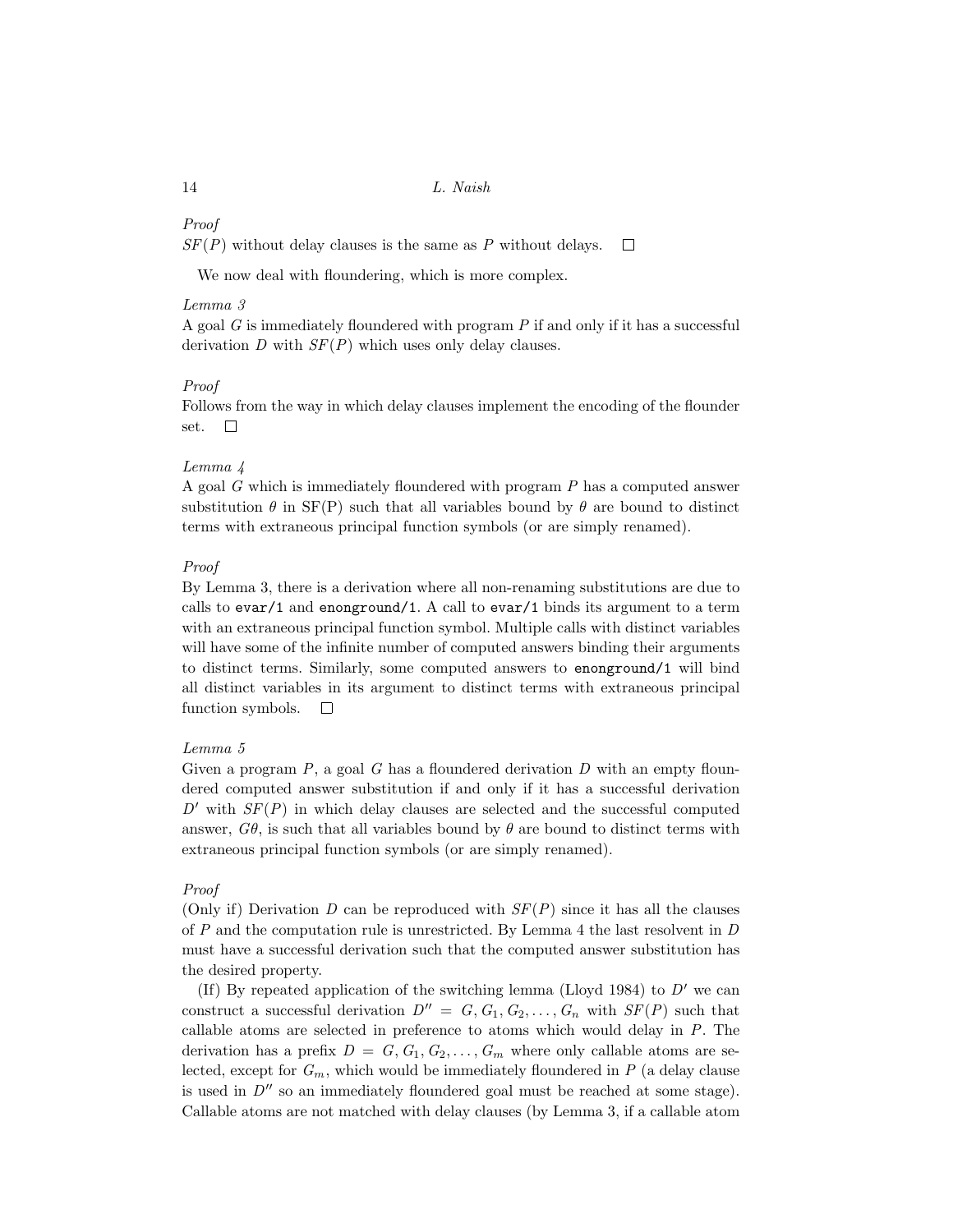is resolved with a delay clause the resolvent cannot succeed). Variables bound by the computed answer substitution  $\theta$  of  $D''$  are bound to distinct terms with extraneous principal function symbols (or simply renamed), and all of the non-renaming bindings must be due to delay clauses. Thus  $D$  is a floundered SLDF derivation in P with an empty (or renaming) answer substitution.  $\Box$ 

## Lemma 6

Given a program P, a goal G has a successful derivation with  $SF(P)$  with computed answer,  $G\theta$ , such that all variables bound by  $\theta$  are bound to distinct terms with extraneous principal function symbols (or are simply renamed) if and only if there are successful derivations with all such computed answers.

## Proof

All such substitutions are due to delay clauses and the sets of enonground/1 and evar/1 atoms which succeed are closed under the operation of replacing one extraneous function symbol with another.  $\Box$ 

## Proposition 5

Goal G has a floundered SLDF derivation  $D$  with program  $P$  if and only if it has a successful derivation  $D'$  with  $SF(P)$  in which delay clauses are selected.

## Proof

Propositions 2 and 3 imply G flounders if and only if an instance flounders with an empty floundered computed answer substitution so by Lemma 5 it is sufficient to show that an instance of G has a successful derivation with  $SF(P)$  in which delay clauses are selected and all variables bound by the computed answer substitution are bound to distinct terms with extraneous principal function symbols (or are simply renamed) iff G has a successful derivation  $D'$  with  $SF(P)$  in which delay clauses are selected.

(Only if) By closure property 1.

(If) Consider a derivation  $G, G_1\alpha_1, G_2\alpha_2, \ldots, G_N\alpha_N$  using the same clause selection as in  $D'$  but with a computation rule such that atoms resolved with delay clauses are selected at the end, from  $G_m \alpha_m$ . By Lemma 1,  $G \alpha_m$  has a derivation where the  $m^{th}$  resolvent is a variant of  $G_m \alpha_m$  and the substitution at that point is a renaming substitution for  $G\alpha_m$ . By Lemma 4, a computed answer substitution for  $G_m \alpha_m$  has the desired property.  $\square$ 

Proposition 6 For any program  $P$ ,  $SS(SF(P)) = EFS(P) \cup SS(P)$ .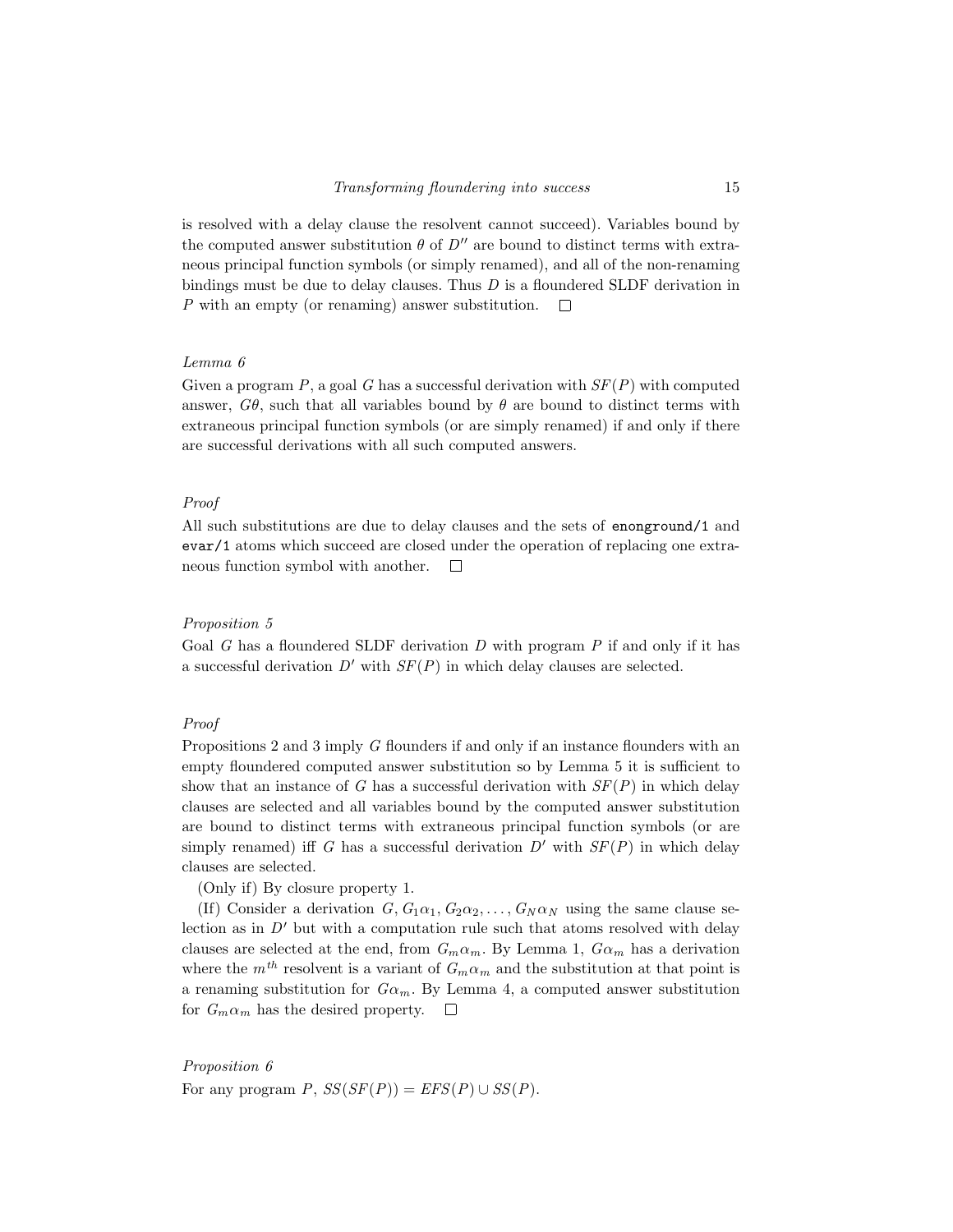16 L. Naish  $p(X, Y) := q(X), q(Y).$   $p_s f(X, Y) := q_s f(X), q_s f(Y).$ :- delay  $q(V)$  when  $var(V)$ .  $q\_sf(V)$  :- evar(V).  $q(a)$ .  $q_s f(a)$ .

Fig. 6. Extra derivations with  $SF(P)$ 

| $p := q(X)$ .                               | $p_s f := q_s f(X)$                              |
|---------------------------------------------|--------------------------------------------------|
| :- delay $q(V)$ when $var(V)$ .<br>$q(a)$ . | $q_s(f(V)) := \text{evar}(V)$ .<br>$q_s(f(a))$ . |
| $q(X) := q(X)$ .                            | $q_s(f(X)) := q_s(f(X)).$                        |

Fig. 7. Extra (unbounded) derivations with  $SF(P)$ 

## Proof

The set of atoms in  $SS(SF(P))$  with derivations which don't use delay clauses is  $SS(P)$  by Proposition 4. The set of atoms in  $SS(SF(P))$  with derivations which use delay clauses is  $EFS(P)$  by Lemmas 5 and 6.  $\Box$ 

Note that although there is a bijection between successful SLD derivations with P and successful SLD derivations with  $SF(P)$  which don't use delay clauses, there is not a bijection between floundered SLDF derivations with  $P$  and successful derivations with  $SF(P)$  which use delay clauses, even if multiple solutions to evar/1 and enonground/1 are ignored.  $SF(P)$  generally has additional derivations. This is unavoidable due to the imprecision of  $NFS(P)$  mentioned in Section 6. For example, consider the definition of p/2 in Figure 6. The success set, ignoring delays, is  $\{p(a,a)\}\$  and  $NFS(P)$  is  $\{p(X,Y), p(a,V), p(V,a)\}\$ . Thus the computed answers of  $p_{\text{S}}(X,Y)$  encode all these four atoms, since  $SF(P)$  computes the union of the success set and the encoded flounder set. However,  $p(X, Y)$  only has one floundered derivation, with the empty answer substitution. The other two atoms in  $NFS(P)$ are only computed for more instantiated goals and the derivations in  $SF(P)$  correspond to these computations (the same atoms are selected, ignoring evar/1 and enonground/1).

It is also possible to have successful derivations in  $SF(P)$  which do not correspond to any SLD or SLDF derivation in  $P$ . For example, in Figure 7, the goal  $p$  has a single floundered SLDF derivation, where  $q(X)$  immediately flounders, whereas  $p\_sf$ has an infinite number of derivations which use delay clauses and the derivations of  $q(X)$  have unbounded length. This is related to the fact that p has an infinite SLD tree.

## 7.3 Analysis using  $SF(P)$

Type dependencies of  $SF(P)$  can be analysed in the same ways as any other Prolog program. The following set of atoms, where  $l(X)$  means X is a list, is a model of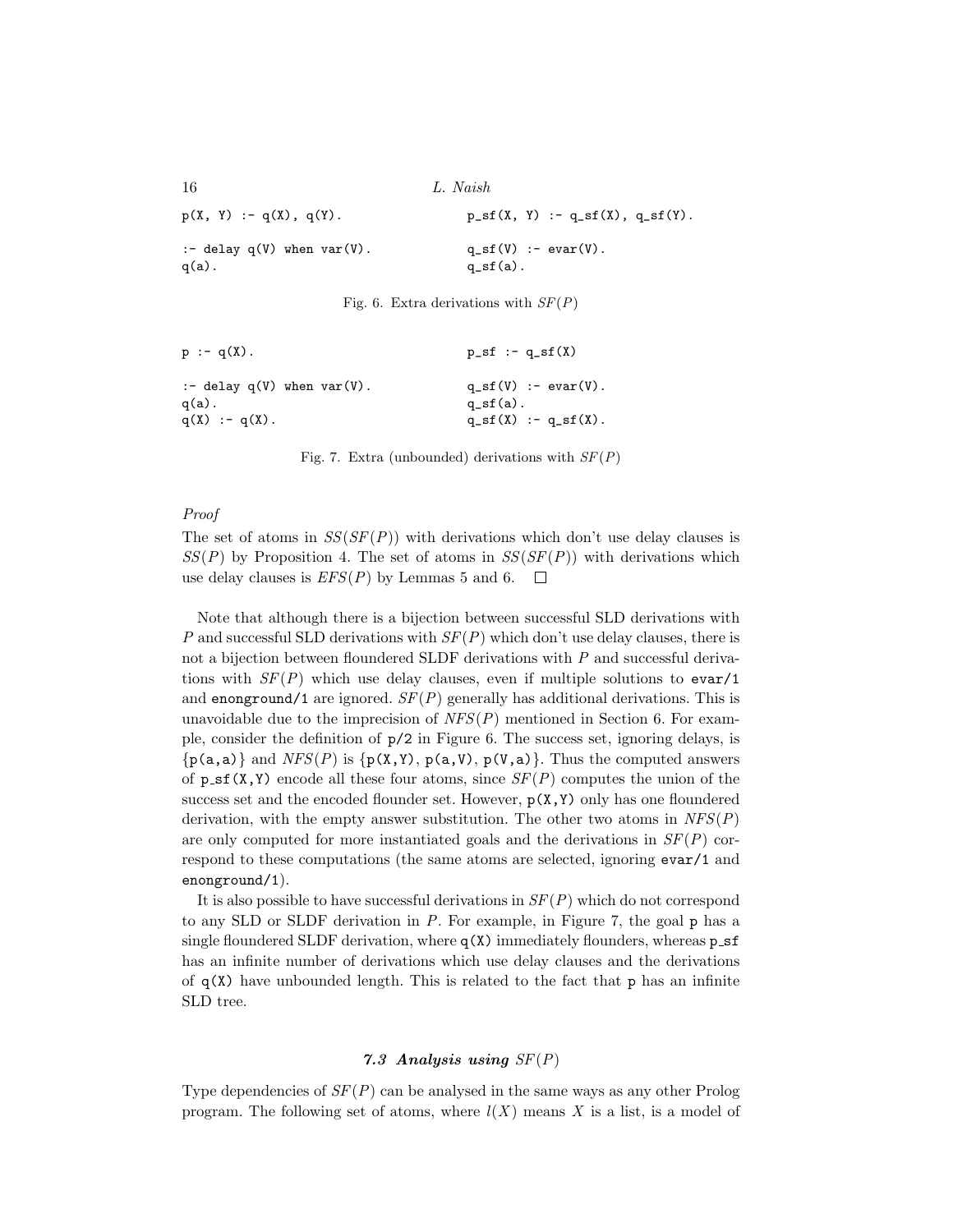the transformed reverse program, showing these type dependencies hold (and thus they hold for computed answers in the original reverse program with delays):

 ${append(A, B, C)|(l(A) \wedge l(B)) \leftrightarrow l(C)} \cup {reverse(A, B)|l(A) \leftrightarrow l(B)}$ 

It is not necessary to consider the complex procedural semantics of Prolog with delays, or even the procedural semantics of Prolog without delays since bottom-up analysis can be used. Similarly, the  $SF()$  transformation makes it relatively easy to show that submaxtree/2 can indeed compute a tree of integers when given a tree of integers as the first argument.

Groundness in P can also be analysed by analysing  $SF(P)$  using specialised types. We can define the type *ground* to be the set of terms constructed from only program function symbols. The dependencies which hold for lists above also hold for type ground, indicating the corresponding groundness dependencies hold for computed answers of reverse with delays. Similarly, nonvar can be defined as the set of terms with a program principal function symbol. By extending the type/mode checker described in (Naish 1996) we have demonstrated it is possible to check non-trivial useful properties of P by checking models of  $SF(P)$ . For more complicated cases it is necessary to support sub-types, as nonvar and list are both subtypes of ground.

This approach to groundness analysis is not reliant on the  $SF()$  transformation it can be applied to any logic program due to Observation 1. The analysis can be identical to conventional groundness analysis using Boolean functions because logic programs can be abstracted in an identical way. A unification  $X = f(Y_1, Y_2, \ldots, Y_N)$ can be abstracted by  $X \leftrightarrow Y_1 \wedge Y_2 \wedge \ldots \wedge Y_N$ , assuming  $f/N$  is a program function symbol. Calls  $evar(X)$  and  $enonground(X)$  can be abstracted as  $X \leftrightarrow False$ .

## 8 New characterisations of the flounder set

We now present a second transformation, which allows us to capture the non-ground flounder set more precisely.

# 8.1 The  $F()$  transformation

The results here suggest a solution to the open problem posed in (Naish 1993): how the flounder set can be defined inductively. Such a definition may be a very useful basis for analysis of floundering as an alternative to a purely model theoretic approach. The semantics of  $SF(P)$  captures both successful and floundered derivations of P. By defining a variant of the immediate consequence operator  $T<sub>P</sub>$  we can distinguish atoms with derivations which use delay clauses.

#### Definition 6

An f-interpretation is a set of ground atoms, some of which may be flagged (to indicate floundering). If I is an f-interpretation,  $A(I)$  is the set of atoms in I and  $FA(I)$  is the set of atoms in I which are flagged. The union of two f-interpretations I and J is the f-interpretation K such that  $A(K) = A(I) \cup A(J)$  and  $FA(K) =$  $FA(I) \cup FA(J)$ .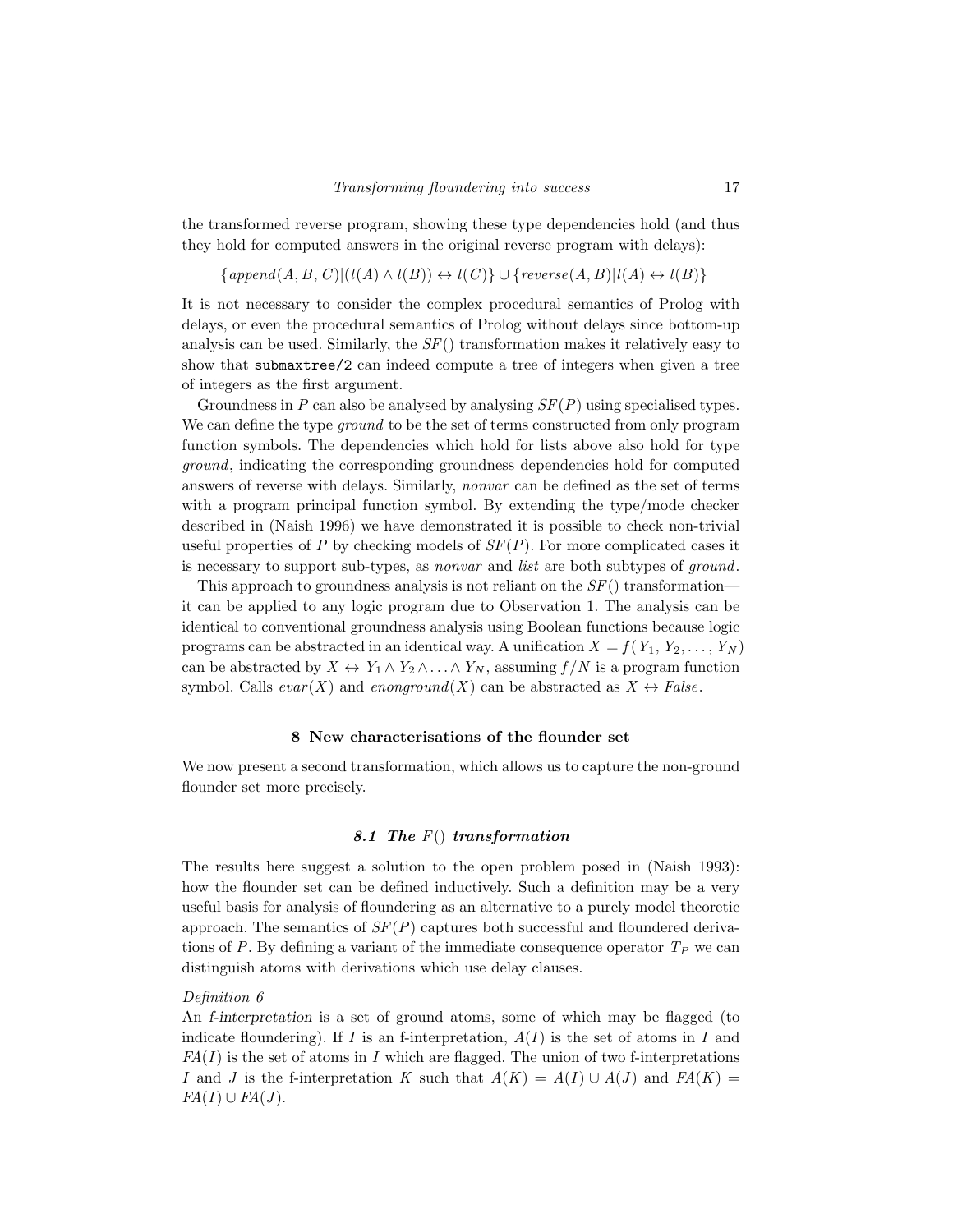## Definition 7

Given a program P,  $T_P^f$  is a mapping from f-interpretations to f-interpretations, defined as follows.  $A(T^f_P(I)) = T_{SF(P)}(A(I))$  and an atom A in this set is flagged if there is a ground instance of a clause in  $SF(P)$ ,  $A \leftarrow B_1, B_2, \ldots, B_k$ , such that each  $B_i$  is in I and some  $B_i$  is flagged in I or if the predicate of A is evar/1 or enonground/1.  $T_P^f \uparrow n$  and  $T_P^f \uparrow \omega$  are defined in the same way as  $T_P \uparrow n$  and  $T_P \uparrow \omega$ .

## Proposition 7

A ground atom other than evar/1 or enonground/1 is flagged in  $T_p^f \uparrow n$  if and only if it has a proof tree of height  $\leq n$  in  $SF(P)$  which uses a delay clause, and is flagged in  $T_P^f \uparrow \omega$  if and only if it has a successful derivation in  $SF(P)$  which uses a delay clause.

## Proof

A standard result is that  $T_{SF(P)} \uparrow \omega$  (and  $T_{SF(P)} \uparrow n$ ) contains exactly those ground atoms with proof trees in  $SF(P)$  (of height  $\leq n$ , respectively).  $A(T_P^f \uparrow)$  $n) = T_{SF(P)} \uparrow n$  since  $\forall IA(T_P^f(I)) = T_{SF(P)}(I)$ . From the definition of  $T_P^f$ , these atoms are flagged if and only if they are derived using evar/1 or enonground/1, that is, if a delay clause is used in the derivation.  $\Box$ 

## Proposition 8

A ground atom A other than  $\texttt{evar}/1$  or  $\texttt{enonground}/1$  is flagged in  $T^f_P \uparrow \omega$  if and only if it is in the encoded flounder set of P.

## Proof

By Proposition 7 it is sufficient to show that  $A \in EFS(P)$  iff A has a successful derivation  $D$  in  $SF(P)$  which uses a delay clause.

If: The decoded version of A (distinct terms with extraneous principal function symbols are replaced by distinct variables),  $B$ , has a successful derivation  $D'$  in  $SF(P)$  using the same clause selection as that in D, with a computed answer  $B\theta$ , which has A as an instance. Since  $B\theta$  has A as an instance, any variables bound by  $\theta$  must be bound to distinct terms with extraneous principal function symbols (or simply renamed). Thus  $D'$  satisfies the condition of Lemma 5 so  $B$  is in  $NFS(P)$ .

Only if:  $A \in EFS(P)$ , so  $A = B\gamma$ , where  $B \in NFS(P)$ . By Lemmas 5 and 6, B has a derivation which uses delay clauses and has a computed answer with an instance  $B\gamma$ . A has a successful derivation using the same clause selection.  $\Box$ 

Thus we have an inductive/fixed-point characterisation of (a set isomorphic to) the non-ground flounder set. It may be practical to base floundering analysis on  $T_P^f$ . It is monotonic with respect to the set of atoms  $(A(T_P^f(I)) \subseteq A(T_P^f(I'))$  if  $A(I) \subseteq A(I')$  and for a given set of atoms it is monotonic with respect to the flagged atoms in the set  $(FA(T^f_P(I)) \subseteq FA(T^f_P(I'))$  if  $A(I) = A(I')$  and  $FA(I) \subseteq FA(I')$ . Monotonicity is important for the structure of fixed-points, particularly the existence of a least fixed-point. Alternatively, the definition of  $T^f_P$  can be mirrored by a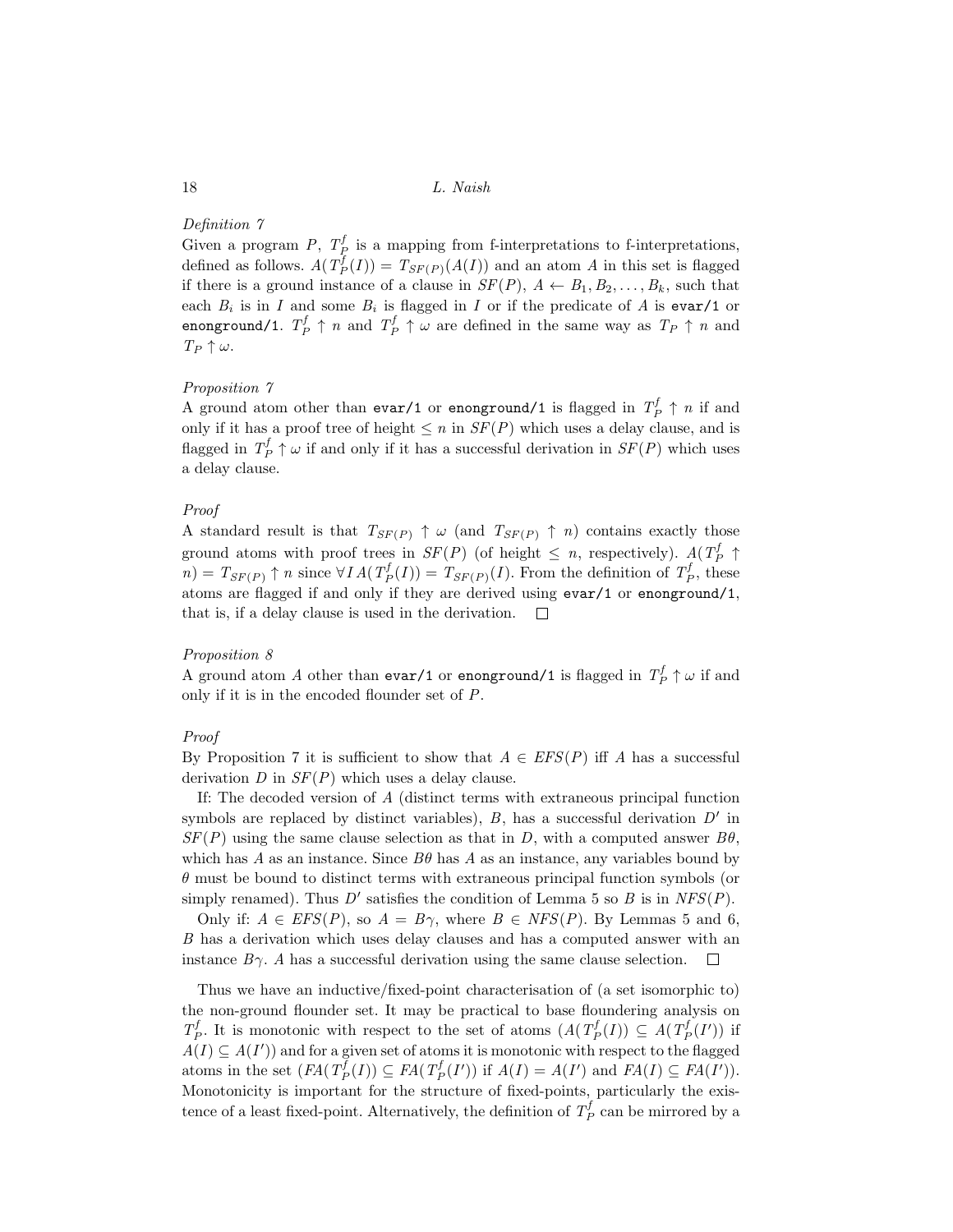```
append_f(As, Bs, Cs) :- evar(As), evar(Cs).
append_f([], As, As) :- fail.append_f(A.As, Bs, A.Cs) :-
        append_sf(As, Bs, Cs), append_f(As, Bs, Cs).
reverse_f(As, Bs) :- evar(As), evar(Bs).reverse_f([], []) := fail.reverse_f(A.As, Bs) :-
       reverse_sf(As, Cs), append_sf(Cs, [A], Bs),
        (reverse_f(As, Cs) ; append_f(Cs, [A], Bs)).
```
Fig. 8. Computing the flounder set for reverse

further transformation which produces a program whose success set is the encoded flounder set of P. An advantage is that it can then be analysed using standard techniques. A disadvantage is that the transformation increases the program size, which will affect analysis time.

# Definition 8

Given a Horn clause program  $P, F(P)$  is the program consisting of the predicate definitions in  $SF(P)$  (we assume each predicate has a sf subscript/postfix) plus the following new definitions. For each clause  $p_{sf}(\bar{X})$ :-B in  $SF(P)$  we add a clause  $p_f(\bar{X})$ :-B'. For delay clauses,  $B' = B$ . For other clauses,  $B' = B, D$ , where D is the disjunction of all calls in B, with " $\mathsf{sf}$ " replaced by " $\mathsf{tf}$ ". If B is the empty conjunction ( $true$ ) then  $B'$  is the empty disjunction (fail).

Figure 8 gives the new clauses generated for reverse. Note that we assume the original program consists of only Horn clauses but the transformed program contains disjunctions. These could be eliminated by further transformation. The transformation is designed so that  $T_{F(P)}$  (extended to handle disjunctions) is essentially the same as  $T_P^f$ : flagged atoms correspond to the f subscripted predicates and the set of all atoms corresponds to the  $sf$  subscripted predicates. The success set of the f subscripted predicates in  $F(P)$  is the encoded non-ground flounder set of the corresponding predicates in P.

# 8.2 Analysis using  $F(P)$

The transformation allows us to observe the floundering behaviour of the original program very clearly. If we define evar as in Figure 4 and run the goal  $append_f(X, Y, Z)$  using a fair search strategy, we get computed answers of the form  $X = [A_1, A_2, \ldots, A_N]$  'VAR'(B)],  $Y = C$ ,  $Z = [A_1, A_2, \ldots, A_N]$  'VAR'(D)]. Occurrences of 'VAR'/1 in answers correspond to variables in computed answers of floundered derivations of the original program and variables correspond to arbitrary terms. Thus a call to append flounders if and only if it has an instance such that the first and third arguments are "incomplete lists" (lists with a variable at the tail rather than nil) of the same "length" with pair-wise identical elements. For example, append(X, $[a]$ , $[a|Z]$ ) flounders (it also has a successful derivation) whereas  $append([a,V|X],Y,[V,b|Z])$  does not. Running reverse\_f we discovered to our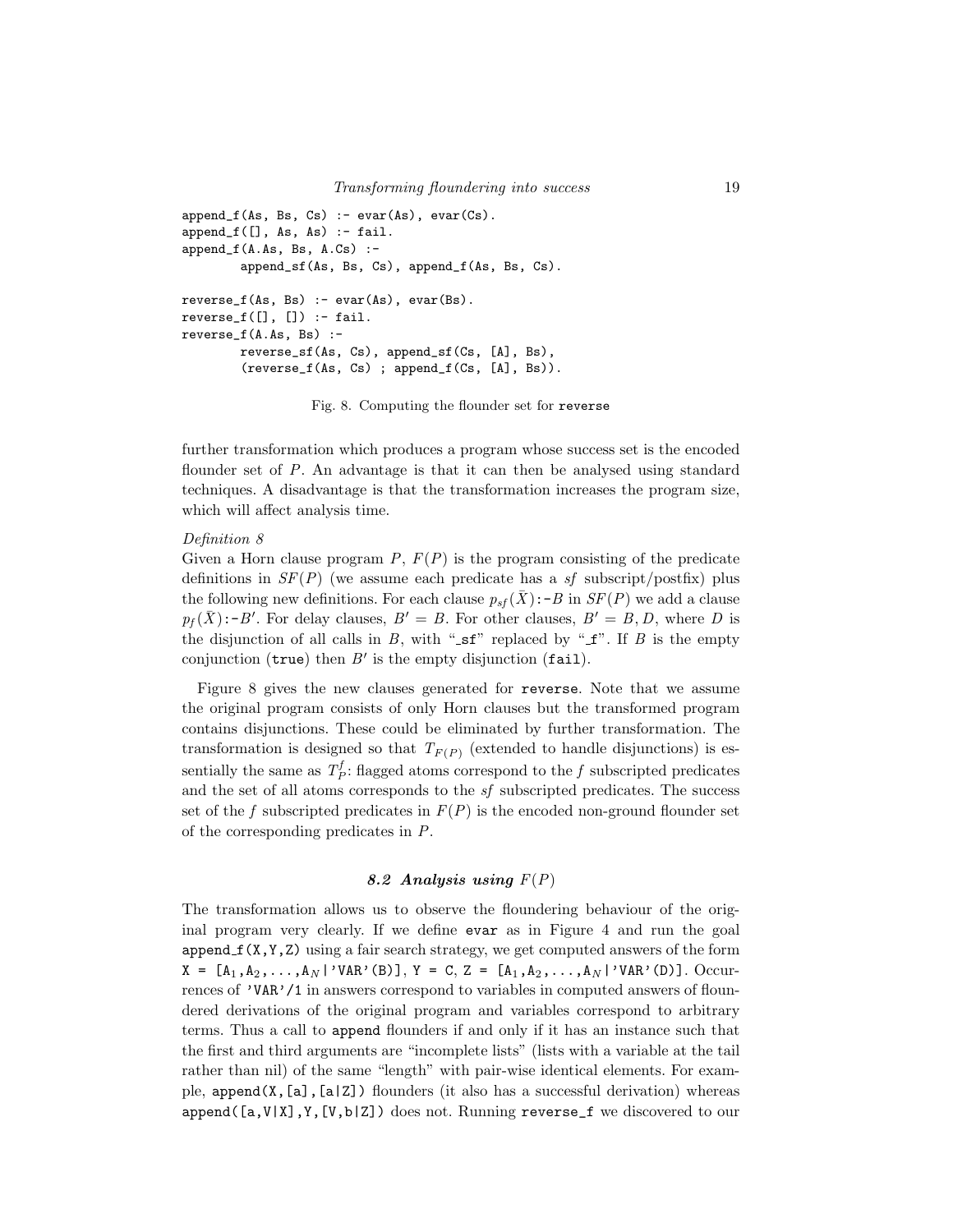$reverse_f(X, Y) = X \in il \wedge Y \in v$  $reverse_{sf}(X, Y) = reverse_{sf}(X, Y) \vee X \in l \wedge Y \in l$  $append_f(X, Y, Z) = X \in il \wedge Z \in il \wedge (X \in v \leftrightarrow Z \in v)$  $append_{sf}(X, Y, Z) = append_{f}(X, Y, Z) \vee$  $X \in l \wedge (Y \in l \leftrightarrow Z \in l) \wedge (Y \in il \leftrightarrow Z \in il)$ 

Fig. 9. A model including the flounder set for append and reverse

surprise (as mentioned in section 3) that reverse flounders if and only if the first argument is an incomplete list and the second argument is a variable (rather than incomplete list). A call such as  $\mathbf{reverse}(X,[a|Y])$  returns an infinite number of answers rather than floundering!

With a suitably expressive domain the transformed program can be analysed with established techniques to obtain precise information about the original program with delays. Powerful techniques have been developed to help construct domains. For example, we can start with a simple domain containing four types: lists, var (the complement of our type *nonvar*), incomplete lists (this is a supertype of var), and a "top" element (the universal type). Completing this domain using disjunction (Cousot and Cousot 1992) adds two additional elements: "list or var" and "list or incomplete list". The Heyting completion (Giacobazzi and Scozzari 1998) of this domain introduces implications or dependencies such as  $X$  is a list if  $Y$  is a list. This domain can be used as a basis for interpretations of the program and to infer and express useful information about floundering. For example, Figure 9 gives the minimal model of the program for this domain, where  $v$  represents the type var,  $l$  the type list and il the set of incomplete lists (this was found using the system described in (Naish 1996), with additional modifications and manual intervention). It expresses the fact that reverse flounders only if the first argument is an incomplete list and the second is a variable. The condition for append is somewhat more complex. It is possible to drop the last conjunct for append<sub>sf</sub> and replace  $\leftrightarrow$  by  $\rightarrow$  for append<sub>f</sub> to obtain a simpler model. Further simplification does not seem possible without weakening the condition for reverse.

We note that careful design of the types in the domain is crucial for the precision. The incomplete list type is able to make the important distinction between (encoded versions of)  $[X]$  and  $[[x]]$ . Analysis without this distinction must conclude that calls to reverse/2 where both arguments are (complete) lists may flounder. To see this, consider the following instance of the recursive clause for reverse/2.

```
reverse([a, X], [X]) :- append([X], [a], [X]), reverse([X], [X]).
```
If we replace the two occurrences of  $[X]$  in append by  $[[1]X]$  then the clause body flounders with an empty computed answer substitution. Thus any safe approximation to the set of floundering atoms must include the head of this clause.

Inferring models is significantly more challenging than checking models. The domain is huge and the models can be quite complex, even for simple programs (see the condition for  $append_{sf}$  in Figure 9, for example). After some ad hoc attempts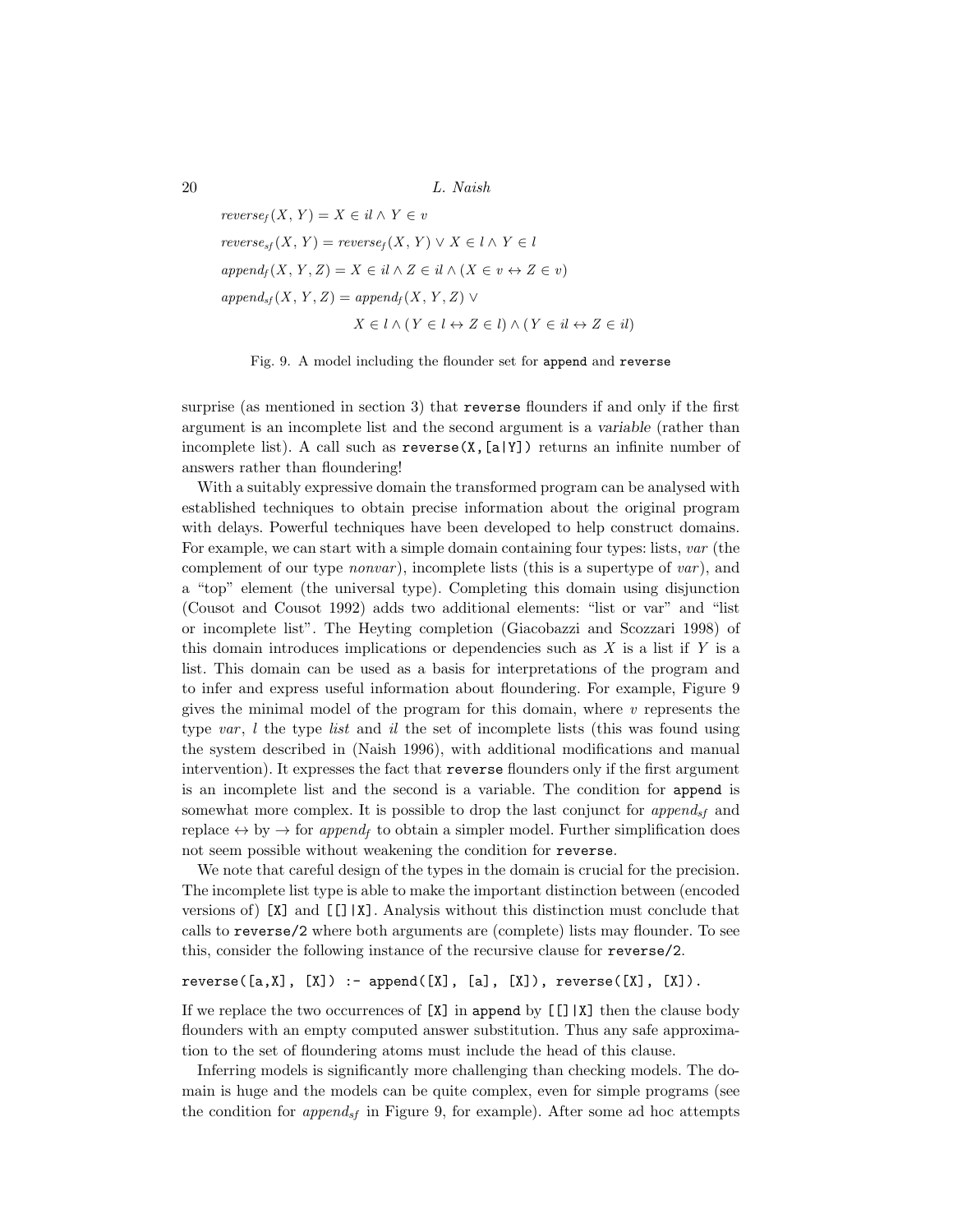to find models for  $F(P)$ , particularly minimum models within our abstract domain, a more systematic approach was developed. We use the relationship between predicates in  $P$  and their subscripted variants in minimum models. We first compute a model  $A_P$  for P (the minimum model for P in our abstract domain). We use this as a starting point to compute a (larger) model  $A_{SF(P)}$  for the "sf" predicates. We then use  $A_{SF(P)} \setminus A_P$  as a starting point to compute a model for the "\_f" predicates. This strategy may also be useful for automatic inference of precise floundering information since although there are three separate fixed-point calculations, each one is relatively simple and should converge quickly.

#### 9 Declarative debugging, inadmissibility and semantics

Declarative debugging (Shapiro 1983) can be an attractive alternative to static analysis since more information is known at debug time than at static analysis time and hence bugs can potentially be located more easily and precisely. The  $F()$  transformation of Section 8 potentially provides a mechanism for declarative debugging of incorrectly floundered computations—a floundered derivation of P corresponds to a successful derivation of  $F(P)$  and debugging of incorrect successful derivations is well understood. The main novel requirement is that the user must be able to determine which (encoded) atoms should flounder (that is, an intended interpretation for the  $\mathcal{I}$  predicates). It is also important for the debugger to understand the relationship between the  $\text{\textsterling}$  and  $\text{\textsterling}$  predicates because their intended interpretations are not independent.

In (Naish 2012) we propose a more practical approach which doesn't use the transformations and encoding explicitly, but does use them to guide the design. It uses the three-valued debugging scheme of (Naish 2000), where atoms can be correct, incorrect or inadmissible, meaning they should never occur. Atoms which have insufficiently instantiated "inputs" (and hence flounder) are considered inadmissible. The user effectively supplies a three-valued interpretation in the style of (Naish 2006) for  $SF(P)$  and the debugger finds a clause (possibly a delay clause) for which this interpretation is not a (three-valued) model. As well as model-theoretic semantics, (Naish 2006) provides a fixed-point semantics. This could also be applied to analysis of delays by using transformation and encoding, particularly if the user specifies intended modes in some way.

#### 10 Related work

The transformation-based method used to detect deadlocks in parallel logic programs (Naish 2007) bears superficial similarity to our work here. However, those transformations do not eliminate delays, and both the original code and transformed code have impure features such as pruning operators for committed choice non-determinism and nonvar checks.

Our approach to analysis of floundering here is unusual in that it supports a declarative, "bottom-up" or "goal independent" approach. Analysis of logic programs with the conventional left to right computation rule has been done using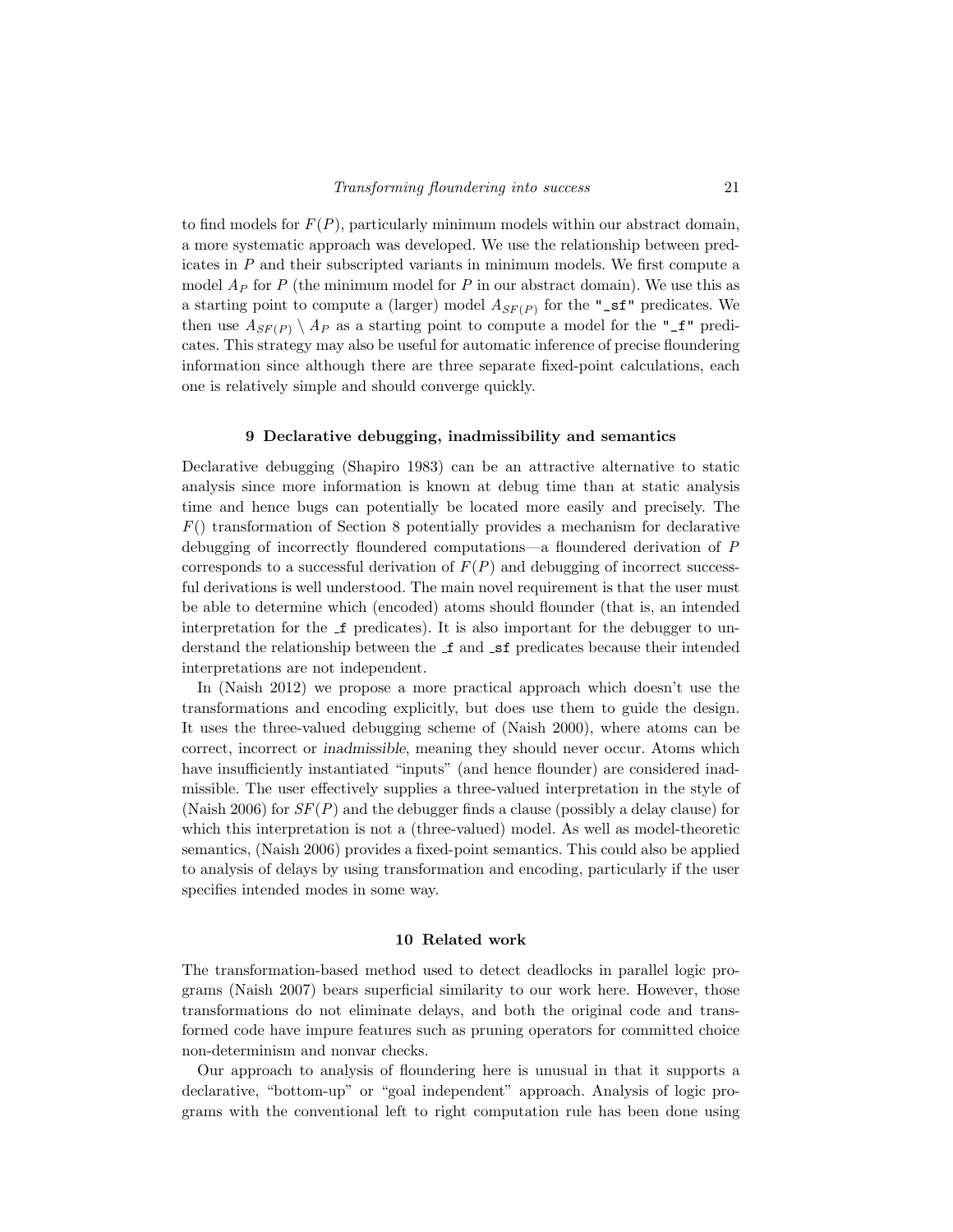both top-down and bottom-up methods. The top-down methods are based on the procedural semantics—SLD resolution—maintaining information about variables and substitutions to obtain approximations to the sets of calls and answers to procedures. The bottom-up methods (which are independent of the computation rule) are based on the fixed-point semantics (the immediate consequence operator, which is very closely related to the model theoretic semantics) to obtain approximations to the set of answers to procedures.

An advantage of the bottom-up approach is its simplicity. Using the standard fixed point semantics (van Emden and Kowalski 1976) (see also (Lloyd 1984)) the domain contains sets of ground atoms and a clause can be treated as equivalent to the set of its ground instances. The disadvantage is lack of precision: the naive bottom-up approach obtains no information about calls or non-ground computed answers, both of which seem important for modeling systems with flexible computation rules. Two methods are used to re-gain this information. Non-ground computed answers can be captured by using a more complicated immediate consequence operator, such as the S-semantics, making the domain more complex by re-introducing variables. Calls can be captured by using the magic set (or similar) transformation, adding complexity to the program being analysed, but this assumes a left to right computation rule. Since there has been no known bottom-up method for approximating the instantiation states of calls in logic programs with delays, it is natural that most other work on analysis of such programs (Codognet et al. 1990) (Marriott et al. 1990) (Codish et al. 1994) (Marriott et al. 1994) (Codish et al. 1997) (Puebla et al. 1997) (Cortesi et al. 2001) has been based on the top-down procedural semantics.

The more recent approach of (Genaim and King 2008) uses bottom-up analysis, and argues strongly for the practicality of bottom-up methods. A relatively standard bottom-up least fixed-point analysis is used to compute groundness dependencies for successful computed answers of all predicates using the Pos domain (positive Boolean functions). In addition, a novel greatest fixed-point computation is used to find sufficient conditions for predicates to be flounder-free, using the Mon domain (monotonic Boolean functions). However, this analysis assumes a local computation rule is used. Programs such as submaxtree/2 (and examples given in (Genaim and King 2008)) have cyclic data-flow and do not work with a local computation rule, so the greatest fixed-point computation results in significant loss of precision. Our transformations make no assumptions about the computation rule other than it is safe with respect to the delay declarations, so (in this respect) it can be more precise.

We have shown an alternative way the "Lloyd" semantics can be adapted to capture information about variables: simply change the set of function symbols rather than the immediate consequence operator. The extra function symbols allow us to encode and capture the behaviour of non-ground atoms. Furthermore, by encoding the non-ground flounder set it becomes closed under instantiation, allowing safe approximation by the success set of a (transformed) program without delays. Floundering information can then be obtained by a simple bottom-up analysis using sets of ground atoms. The complexity associated with variables does not magically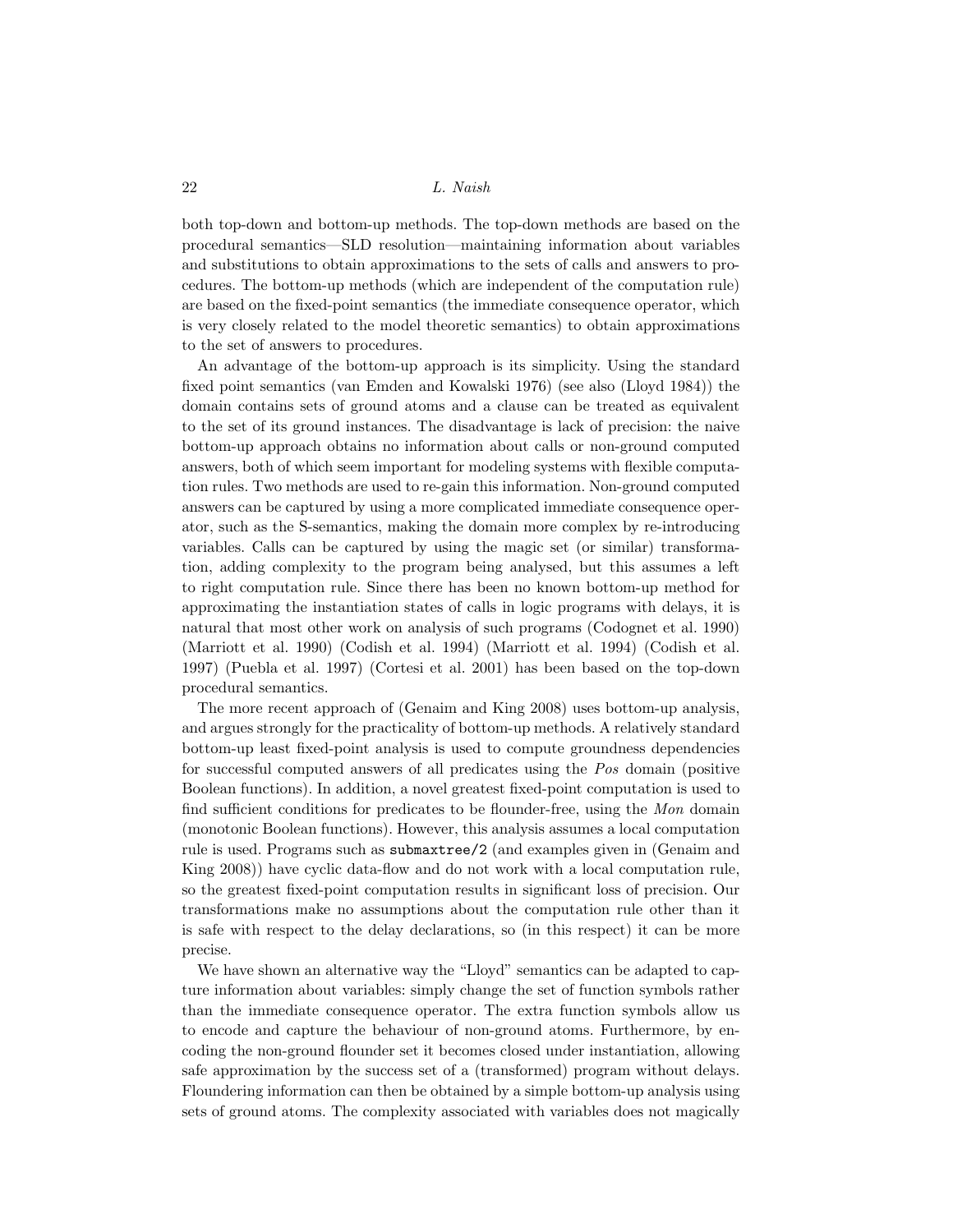disappear entirely. In practice it can re-emerge in the abstract domain of types used in the analysis. However, careful integration of type and instantiation information seems unavoidable if analysis of floundering is to be precise, so combining both in the type domain is probably a good idea.

Using the procedural semantics has the advantage of being (strictly) more expressive than the declarative approach, so analysis of more properties is possible. Analysis of (for example) whether a particular sub-goal will ever delay (for a particular computation rule) is beyond the scope of our approach and can only be done with procedural information. A disadvantage is the additional complexity. Each (non-ground) atom has a set of computed answers and for each one there is a set of immediately floundered atoms. The analysis domain typically contains representations of sets of these triples. We believe that analysis of such things as computed answers and whether a computation flounders is likely to benefit from the declarative approach we have proposed, where the analysis domain can contain just sets of ground atoms. Expressive languages for defining such sets have been developed for type-related analysis.

## 11 Conclusion

With an intuitive restriction on delay primitives, floundering is independent of the computation rule. However, the development of a declarative rather than procedural understanding of floundering has been hindered because it is not closed under instantiation. In this paper we have shown how non-ground atoms can be encoded by ground atoms, using function symbols which do not occur in the program or goal. Some may consider this to be a theoretical "hack", but it has numerous advantages. This technique, along with two quite simple program transformations, allows floundering behaviour of a logic program with delays to be precisely captured by the success set of a logic program without delays. By simply executing the transformed program using a fair search strategy, the delaying behaviour can be exposed. Declarative debugging can be used to diagnose errors related to control as well as logic, and alternative semantic frameworks can be applied. Finally, the wealth of techniques which have been developed for analysing downward closed properties such as groundness and type dependencies can be used to check or infer floundering behaviour.

#### References

- Apt, K. R. 1996. From logic programming to Prolog. Prentice-Hall, Inc., Upper Saddle River, NJ.
- Boye, J. and Maluszynski, J. 1995. Two aspects of directional types. In Proceedings of the Twelfth International Conference on Logic Programming, L. Sterling, Ed. Kanagawa, Japan, 747–761.
- Codish, M., Falaschi, M., and Marriott, K. 1994. Suspension analysis for concurrent logic programs. ACM Toplas 16, 3, 649–686.
- Codish, M., Falaschi, M., Marriott, K., and Winsborough, W. 1997. A confluent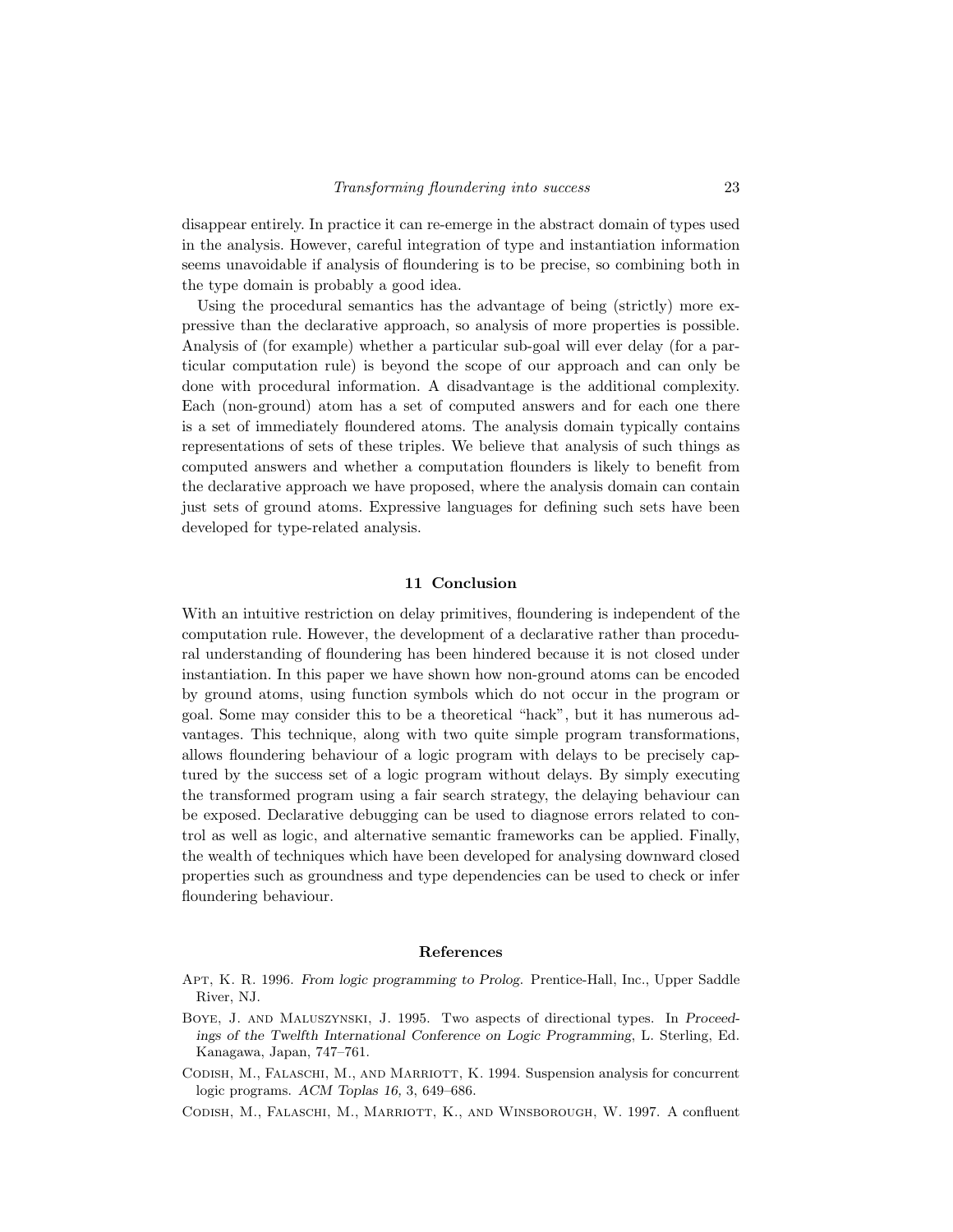semantic basis for the analysis of concurrent constraint logic programs. Journal of Logic Programming 30, 1, 649–686.

- Codognet, C., Codognet, P., and Corsini, M.-M. 1990. Abstract interpretation for concurrent logic languages. In Proceedings of the North American Conference on Logic Programming, S. Debray and M. Hermenegildo, Eds. The MIT Press, Austin, Texas, 215–232.
- Cortesi, A., Le Charlier, B., and Rossi, S. 2001. Reexecution-based analysis of logic programs with delay declarations. In Proc. of the Andrei Ershov Fourth International Conference on Perspectives of System Informatics (PSI'01). LNCS 2244. Springer-Verlag, 395–405.
- Cousot, P. and Cousot, R. 1992. Abstract interpretation and application to logic programs. Journal of Logic Programming 13, 2&3, 103–179.
- Genaim, S. and King, A. 2008. Inferring non-suspension conditions for logic programs with dynamic scheduling. ACM TOCL 9, 3, 1–41.
- Giacobazzi, R. and Scozzari, F. 1998. A logical model for relational abstract domains. ACM Transactions on Programming Languages and Systems 20, 5, 1067–1109.
- Lloyd, J. W. 1984. Foundations of logic programming. Springer series in symbolic computation. Springer-Verlag, New York.
- Maher, M. J. 1988. Eqivalences of logic programs. In Foundations of Deductive Databases and Logic Programming, J. Minker, Ed. Morgan-Kaufmann, Los Altos, 627–658.
- MARRIOTT, K., GARCÍA DE LA BANDA, M., AND HERMENEGILDO, M. 1994. Analyzing Logic Programs with Dynamic Scheduling. In 20th. Annual ACM Conf. on Principles of Programming Languages. ACM, 240–254.
- MARRIOTT, K., SØNDERGAARD, H., AND DART, P. 1990. A characterization of nonfloundering logic programs. In Proceedings of the North American Conference on Logic Programming, S. Debray and M. Hermenegildo, Eds. The MIT Press, Austin, Texas, 661–680.
- Naish, L. 1988. Parallelizing NU-Prolog. In Proceedings of the Fifth International Conference/Symposium on Logic Programming, K. A. Bowen and R. A. Kowalski, Eds. Seattle, Washington, 1546–1564.
- Naish, L. 1993. Coroutining and the construction of terminating logic programs. Australian Computer Science Communications 15, 1, 181–190.
- Naish, L. 1996. A declarative view of modes. In Proceedings of the 1996 Joint International Conference and Symposium on Logic Programming. MIT Press, 185–199.
- Naish, L. 2000. A three-valued declarative debugging scheme. Australian Computer Science Communications 22, 1 (Jan.), 166–173.
- Naish, L. 2006. A three-valued semantics for logic programmers. Theory and Practice of Logic Programming 6, 5 (September), 509–538.
- Naish, L. 2007. Resource-oriented deadlock analysis. In Proceedings of the 23rd International Conference on Logic Programming, V. Dalh and I. Niemela, Eds. Porto, Portugal, 302–316.
- Naish, L. 2012. Declarative debugging of floundering in Prolog. In 35th Australasian Computer Science Conference (ACSC 2012), CRPIT Vol. 122. CRPIT.
- PUEBLA, G., GARCÍA DE LA BANDA, M., MARRIOTT, K., AND STUCKEY, P. 1997. Optimization of Logic Programs with Dynamic Scheduling. In 1997 International Conference on Logic Programming. MIT Press, Cambridge, MA, 93–107.
- Ross, K. 1989. A procedural semantics for well founded negation in logic programs. In Journal of Logic programming. 22–33.
- Shapiro, E. Y. 1983. Algorithmic program debugging. MIT Press, Cambridge, Massachusetts.